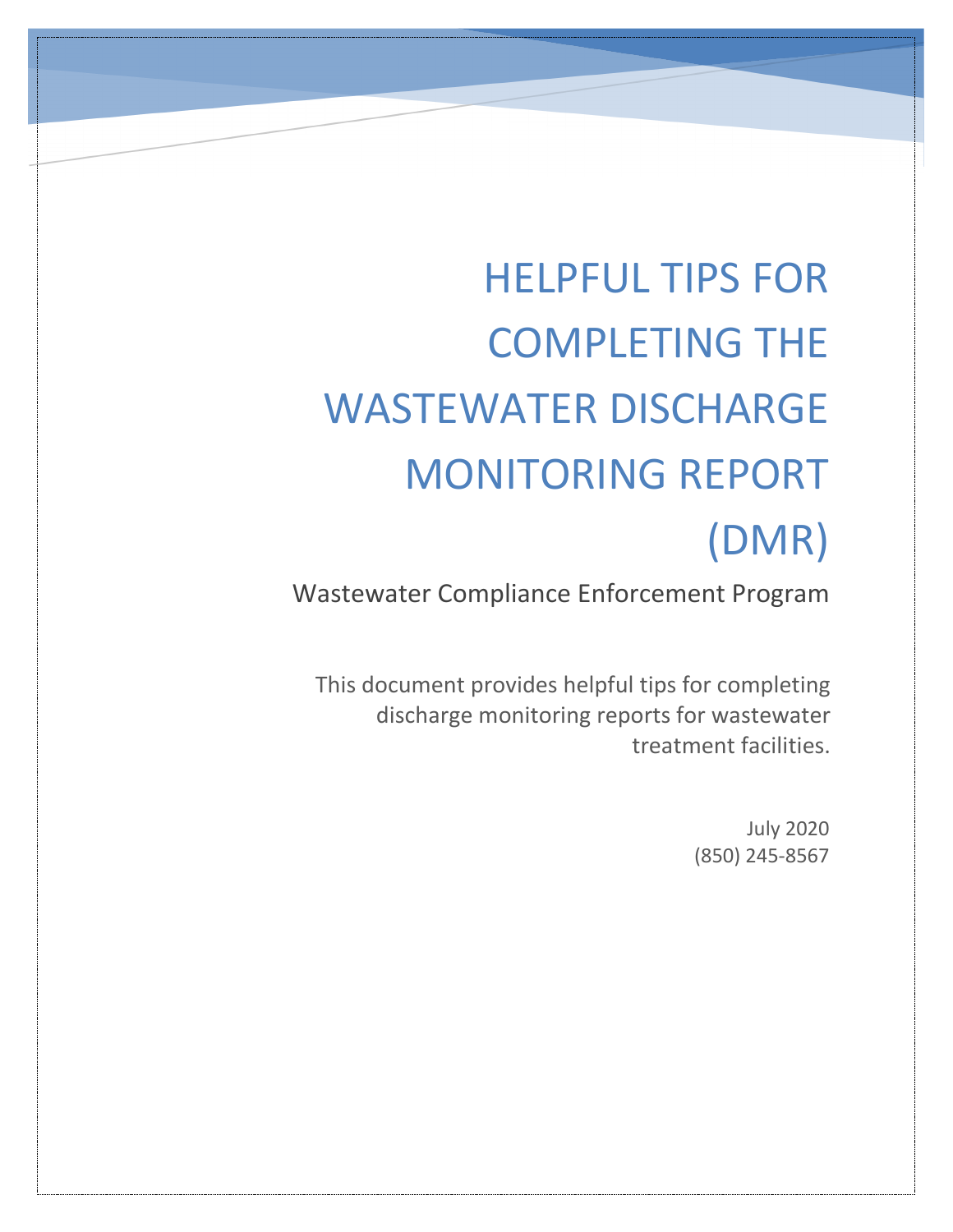# <span id="page-1-0"></span>TABLE OF CONTENTS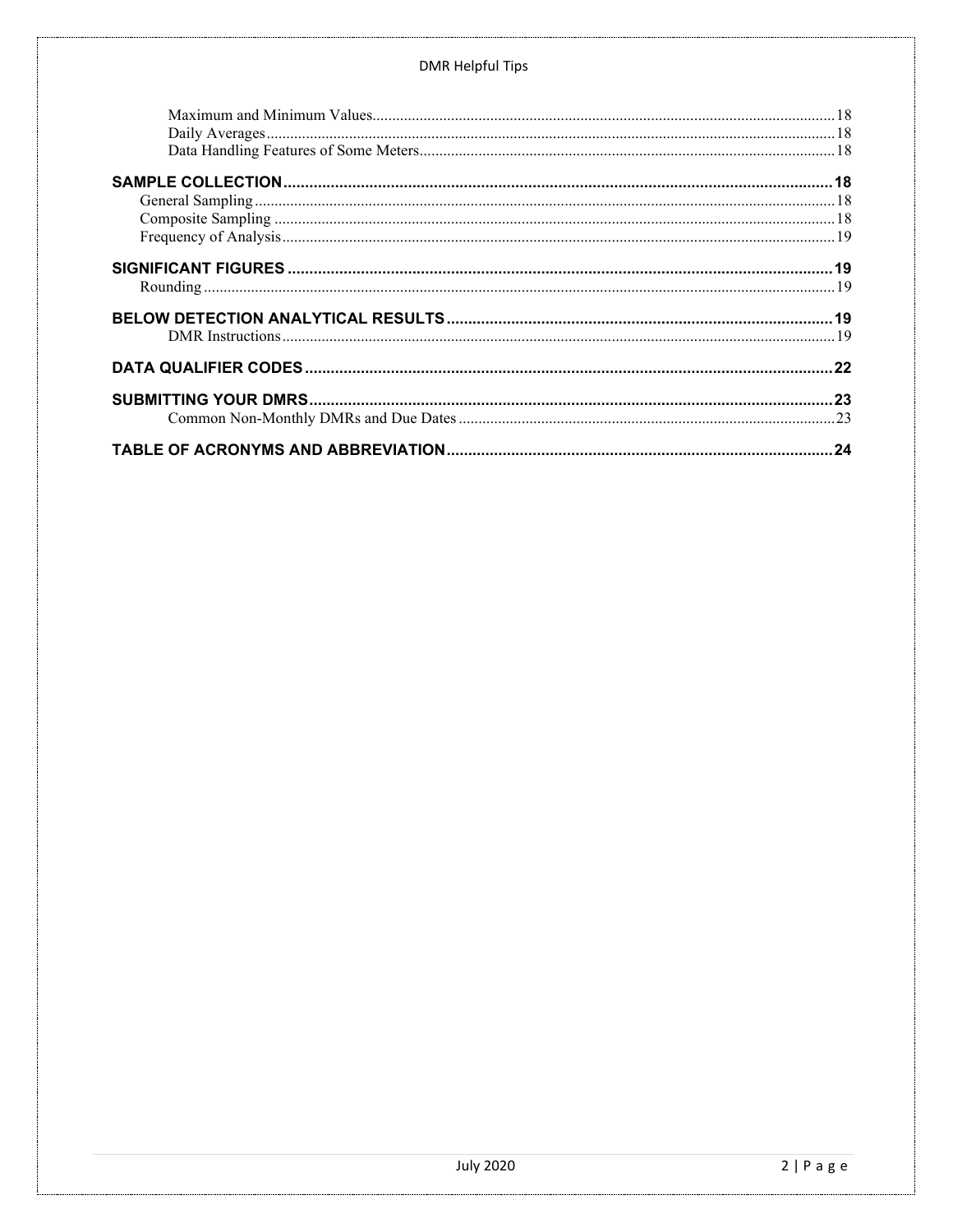## <span id="page-3-0"></span>**INTRODUCTION**

These supplemental clarifications are intended to aid wastewater facility permittees and their operators when completing DMRs that are submitted to the DEP. These tips are intended to clarify questions that frequently arise when completing DMRs and are to be used in conjunction with the "INSTRUCTIONS FOR COMPLETING THE WASTEWATER DISCHARGE MONITORING REPORT" attached to your facility's DMR. Additional questions regarding completion of the DMR should be directed to the appropriate District office.

This document provides helpful tips for completing discharge monitoring reports for wastewater treatment facilities.

## <span id="page-3-1"></span>**DAILY DATA**

Rule 62-620.200(10), F.A.C., defines "daily discharge" as the discharge measured during a calendar day or any 24-hour period that reasonably represents the calendar day for purposes of sampling. Typically, the calendar day  $(12:00 \text{ midnight} - 11:59 \text{ p.m.})$  is used. However, this definition also allows a permittee to specify a 24-hour period that corresponds to staffing shifts as their reporting day. In any case, this definition of a 24-hour period is to be used consistently for purposes of reporting and should not vary from one day to another. This permit requirement may appear on the DMR as "daily" or as "daily, 24-hour."

## <span id="page-3-2"></span>**REPORTING FLOW DATA**

This section provides information on reporting flow data for domestic and industrial wastewater permits. Industrial wastewater permits may not have a Part B DMR. If not, think of "Part B" as the list of daily results for each month.

#### <span id="page-3-3"></span>**DAILY FLOW DATA**

If the DMR contains a Part B, record the total volume of effluent or reclaimed water discharged on each day during the month on the form. Each daily entry should be entered in the units specified on the DMR.

Even if the discharge only occurred during a portion of the day, enter the total volume discharged during that period on Part B of the DMR. As shown in EXAMPLE 1, if 2 million gallons were discharged over a 4 hour period on July 3, and the discharge ceased for the remainder of the day, you would still record "2" MGD for July 3 on Part B.

If no discharge occurred during the rest of July, enter "0" for those days on Part B of the DMR. EXAMPLE 1 shows how the flows would be entered on Part B for July, if the only discharge were on the 3rd of July, as described in the paragraph above.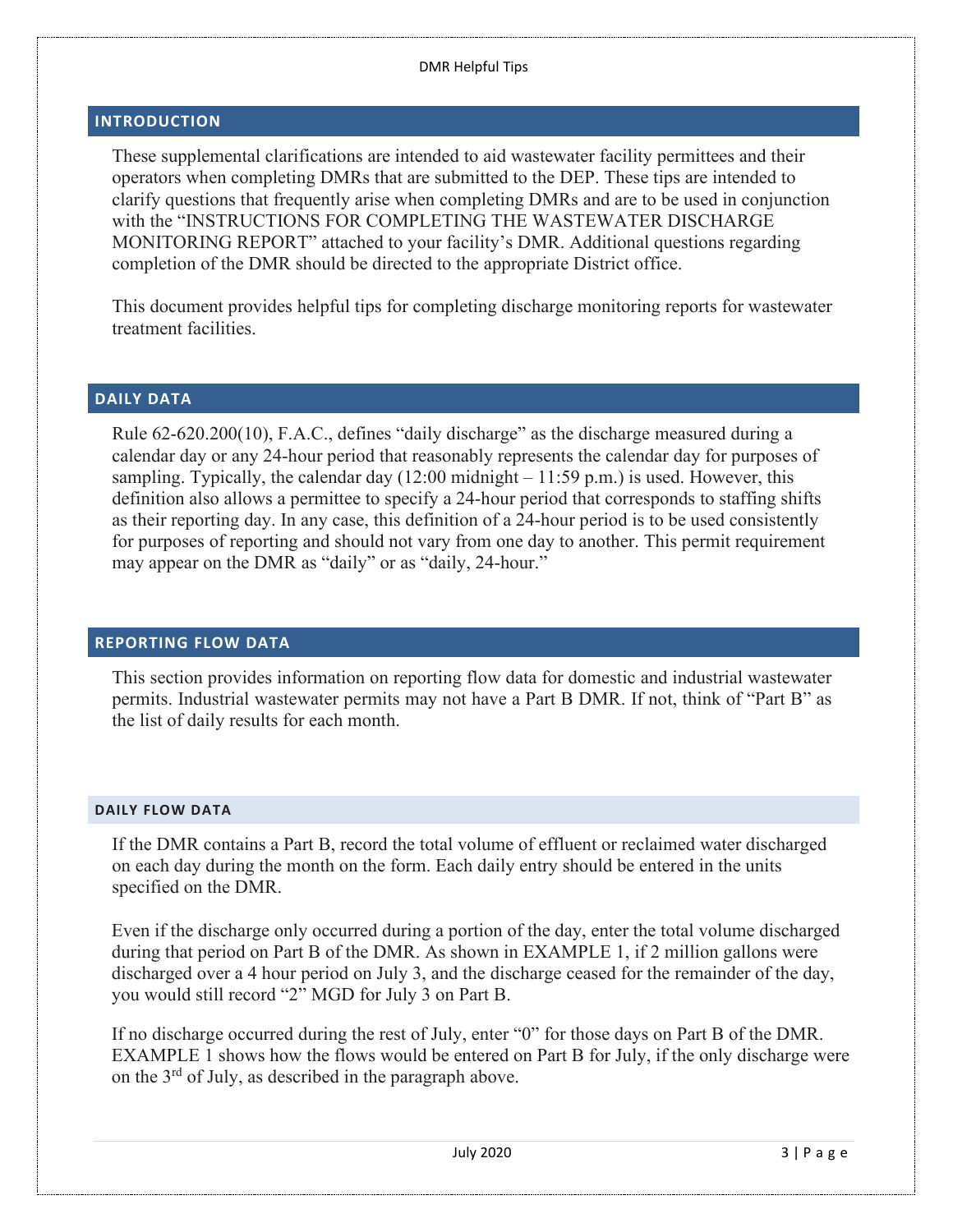| <b>DMR Helpful Tips</b> |
|-------------------------|
|-------------------------|

| EXAMPLE 1 – DAILY DATA OR "PART B" |                |          |                                               |                                   |
|------------------------------------|----------------|----------|-----------------------------------------------|-----------------------------------|
|                                    | Flow<br>(mgd)  | pH (Min) | Fecal<br>Coliform<br>Bacteria<br>$(\#/100ml)$ | TRC (For<br>Disinfect.)<br>(mg/l) |
| Code                               | 50050          | 00400    | 74055                                         | 50060                             |
| Mon. Site                          | BBB-1          | $EFA-1$  | $EFA-1$                                       | $EFA-1$                           |
|                                    | $\Omega$       |          |                                               |                                   |
| $\overline{2}$                     | $\Omega$       |          |                                               |                                   |
| 3                                  | $\overline{2}$ |          |                                               |                                   |
| 4                                  | $\bf{0}$       |          |                                               |                                   |
|                                    |                |          |                                               |                                   |

## <span id="page-4-0"></span>**MONTHLY AVERAGE FLOW DATA**

The monthly average flow is reported on Part A of the DMR form. Rule 62-600.200(35), F.A.C., defines "Monthly average daily flow" as the total volume of wastewater flowing into a wastewater facility during a calendar month, divided by the number of days in that month and expressed in MGD. To calculate the monthly average flow, sum the daily flow entries specified on the DMR for all days shown in Part B and divide by the total number of days in the month (typically 30 or 31).

As shown in EXAMPLE 2, if the discharge was intermittent (did not occur on one or more days during the month), the monthly average flow is calculated in exactly the same fashion as would be done for a continuous discharge (discharge on all days of the month). The daily flow entries (in MGD) would be summed for all days shown in Part B (including 0 for all days on which no discharge occurred). This total would be divided by the **total** number of days in the month (typically 30 or 31), **not** by the number of discharge days.

# **EXAMPLE 2 - MONTHLY AVERAGE CALCULATION**

For the values from Example 1 above, the monthly average flow for July would be calculated as follows:

 $2 \text{ MGD}/31$  observations = 0.06 MGD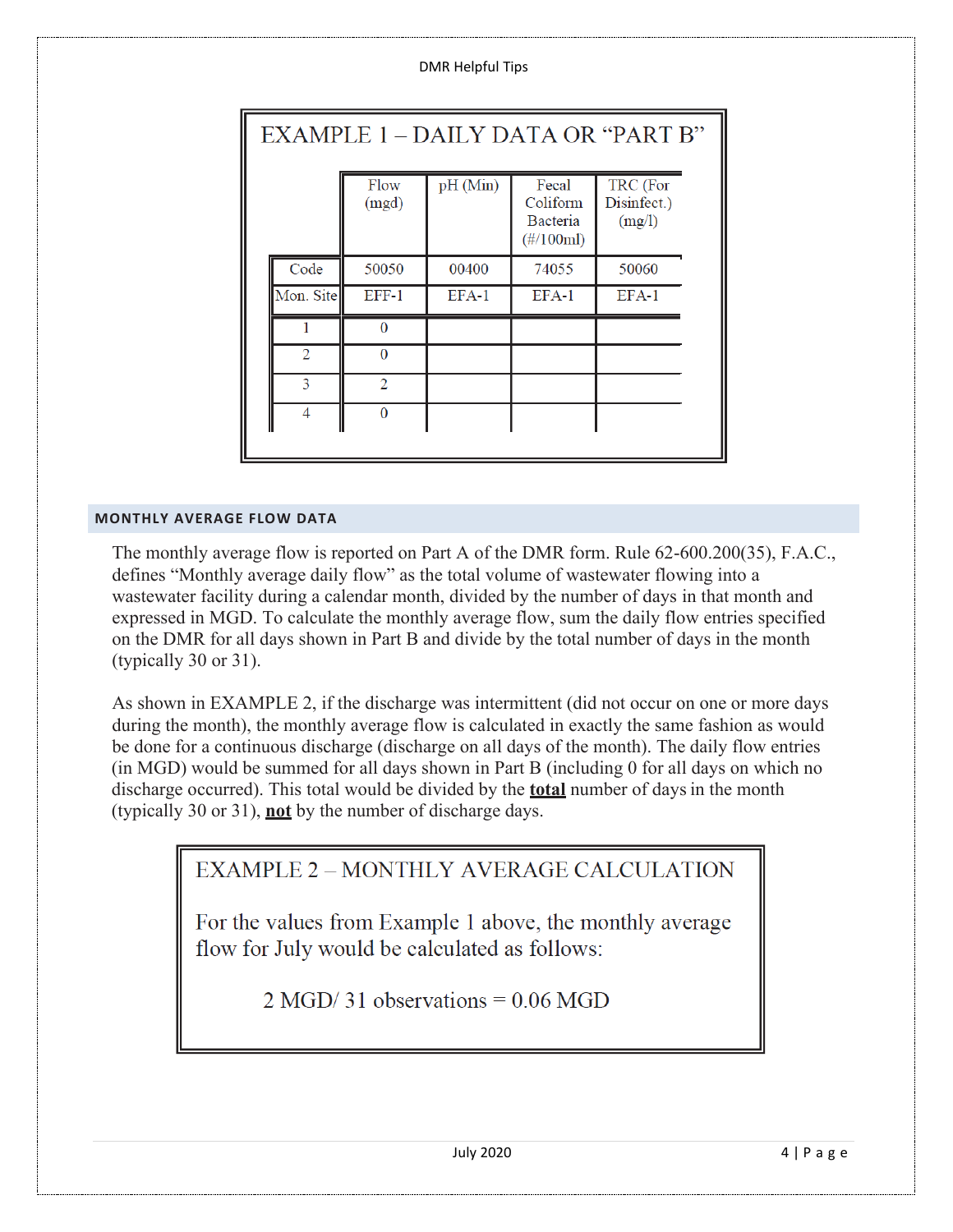#### <span id="page-5-0"></span>**THREE-MONTH AVERAGE FLOW DATA**

The Three-Month Rolling Average (Rolling Quarterly) is reported on Part A of the DMR form, and is defined as the total volume of flow during a period of three consecutive months, divided by the number of days in this three-month period Rule 62-600.200(61), F.A.C. The three-month average may also be calculated by adding the three monthly average flows then dividing by 3.

#### <span id="page-5-1"></span>**ANNUAL AVERAGE FLOW DATA**

The annual average daily flow is also reported on Part A of the DMR form. In accordance with Rule 62-600.200(2), F.A.C., the annual average daily flow means the total volume of wastewater flowing into a wastewater facility during any consecutive 365 days, divided by 365 and expressed in units of MGD. However, unless specified otherwise in the permit, for practical purposes, the annual average flow may also be calculated as the rolling arithmetic mean of the 12 monthly averages. Using the values from EXAMPLES 1 and 2, if the monthly averages (in MGD) had been as follows: 1.0, 2.0, 0, 0, 0, 0, 0, 0, 0.5, 0, 0, 0.06, then the annual average would be the sum (3.56) divided by 12 which equals 0.3 MGD. On Part A of the DMR, the monthly and annual average flow would be reported as shown in EXAMPLE 3 below:

| <b>EXAMPLE 3 - REPORTING AVERAGES ON PART A OF THE DMR</b> |                       |                     |            |
|------------------------------------------------------------|-----------------------|---------------------|------------|
| Parameter                                                  |                       | Quantity or Loading | Units      |
| Flow                                                       | Sample<br>Measurement | 0.3                 |            |
| PARM Code 50050<br>Y<br>Mon.Site No. EFF-1                 | Permit<br>Requirement | 1.0<br>(An.Avg.)    | <b>MGD</b> |
| Flow                                                       | Sample<br>Measurement | 0.06                |            |
| PARM Code 50050<br>Mon.Site No. EFF-1                      | Permit<br>Requirement | Report<br>(Mo.Avg.) | <b>MGD</b> |
|                                                            | Sample<br>Measurement |                     |            |

# **Reporting Flow Summary:**

- For monthly average flows, always divide the total volume for the month by the number of days in the month (usually 30 or 31).
- For annual average flows, always divide the sum of the 12 monthly averages by 12 months or the sum of the total volume for the year by 365 days.
- Use zeros for days or months of no discharge.
- Report in units as specified on the DMR.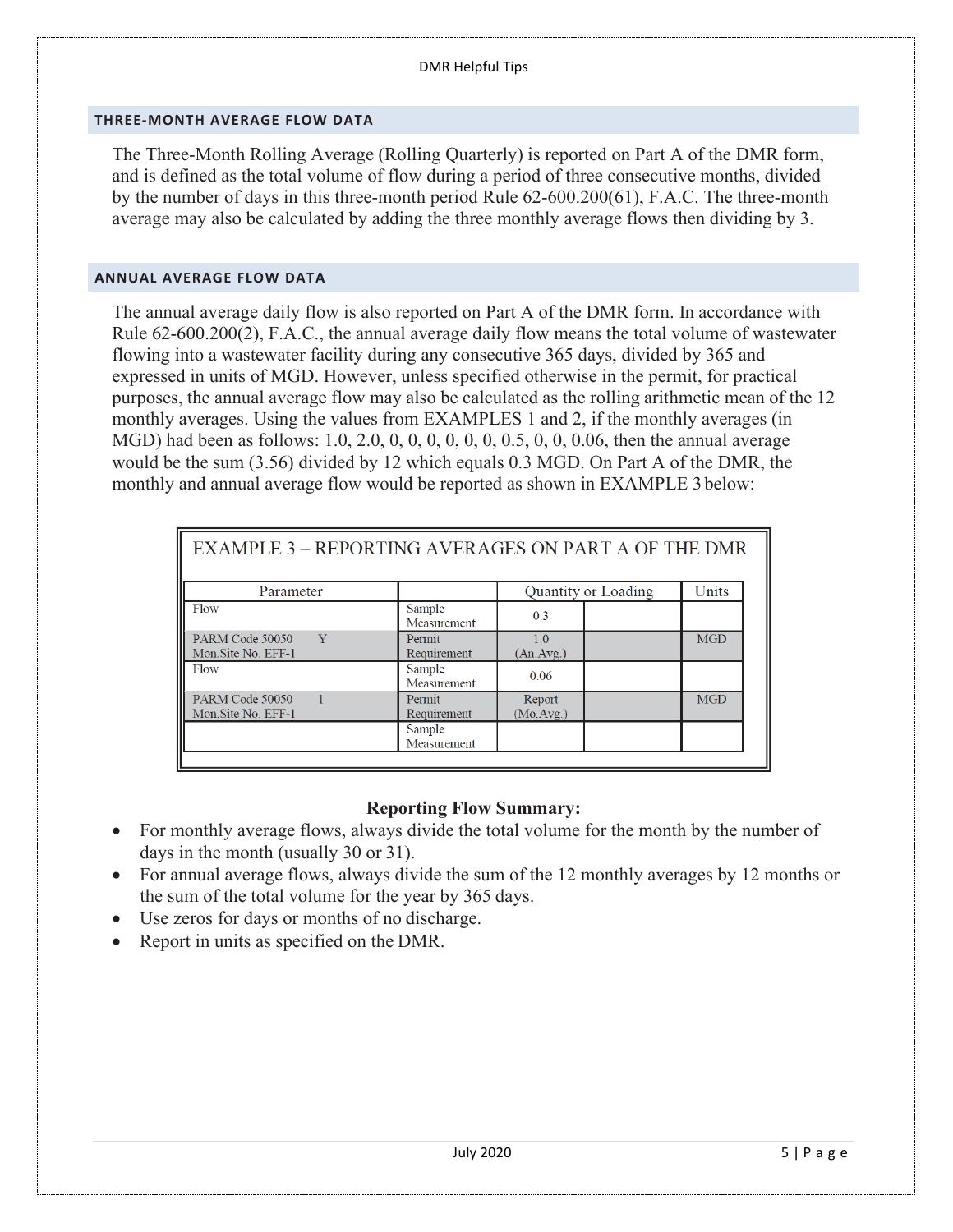## <span id="page-6-0"></span>**REPORTING WATER QUALITY DATA**

Unlike calculating flow averages, the definitions in Rules 62-620.200 and 62-600.200, F.A.C., indicate that averages for most pollutants (excluding fecal coliform, which will be discussed later), and their associated effluent limitations, are calculated based on the arithmetic mean of any samples collected during the period. That is, pollutant averages are generally calculated by dividing the sum of the concentrations or mass values by the number of individual measurements during a given period.

In accordance with Rule 62-620.610(18), F.A.C., when averaging results or determining other reporting values (e.g., maximums) for the DMRs, all observations obtained for a reporting period in accordance with DEP approved methods shall be used for each effluent quality parameter. Thus, even sample results that are in addition to the minimum monitoring requirements in a permit should be used to calculate the average, minimum, and maximum values for reporting to the Department.

#### <span id="page-6-1"></span>**DAILY EFFLUENT QUALITY DATA**

Daily effluent quality data is normally reported on Part B of the DMR on days during which a discharge to a particular reuse or disposal system occurred. If the permit requires "daily" sampling, the permittee should sample on each day that a discharge occurs. If discharge occurs on six days, the underlying measurement results should contain six entries – one for each day of discharge. If the permit requires weekly sampling, the permittee must sample on at least one day during which discharge occurred within each weekly period (e.g., a Sunday to Saturday period).

If there was no discharge during the course of a week, no entry would be made within that week. However, it is recommended that the permittee sample at the first occurrence of a discharge to ensure that required sampling is accomplished during the month.

#### <span id="page-6-2"></span>**MAXIMUM (OR MINIMUM) VALUES**

Part B of the DMR should be completed, if required, before reporting data on Part A of the DMR, which contains the limits that were established in the permit. One type of limit is a maximum or minimum. Reporting this value doesn't require any calculation. For a particular parameter, review the values that were reported on Part B of the DMR for the entire month and report the highest number wherever it says "Max." If you see "Min" under a limit, report the lowest of all the values for that parameter. In some cases a minimum value may be reported by a laboratory as "below detection limit." In such cases, please see the section entitled "Below Detection Analytical results" later in this document.

If only one sample was taken during the monitoring period, and a Maximum and Minimum are required, report that value as the Max and Min. For example, if pH is only sampled once per day, record that value as the Min and Max for that day.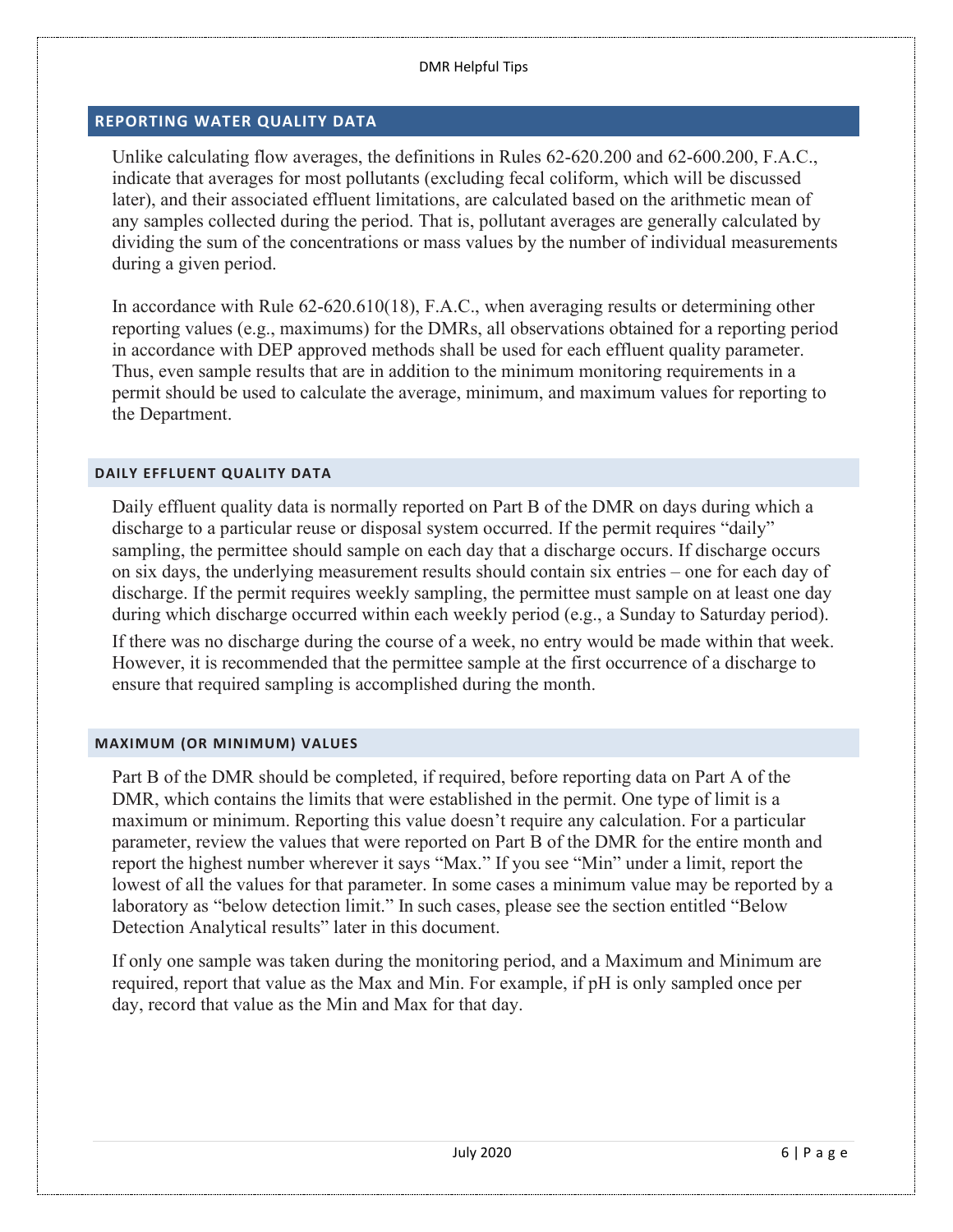## <span id="page-7-0"></span>**WEEKLY AVERAGE EFFLUENT QUALITY DATA**

Rule 62-620.200(57), F.A.C., defines a "weekly average discharge limitation" as the maximum weekly average pollutant value allowed by the permit and calculated as the arithmetic mean of each reclaimed water or effluent sample collected on a separate day during a period of seven consecutive days. If only one sample is required per week, that sample result should be reported as the weekly average.

The following sections explain how to handle partial weeks at the end or beginning of a month and intermittent discharges.

## <span id="page-7-1"></span>PARTIAL WEEKS

For purposes of reporting on the DMR, Sunday through Saturday is commonly used as the week (i.e., the seven consecutive day period referred to in the rule). For situations where a partial week falls on the beginning or end of a month, the weekly average should be calculated by considering the partial week at the end of a month as part of the partial week on the following month.

As shown in EXAMPLE 4, let us consider the month of April 2011. The last full week of the month ended on Saturday, April 28. This month features a partial week at the end of the month, which ran from Sunday, April 29 through Monday, April 30.

| EXAMPLE 4 - PARTIAL WEEKS                         |                |    |    |                          |    |    |
|---------------------------------------------------|----------------|----|----|--------------------------|----|----|
|                                                   | APRIL 2011     |    |    |                          |    |    |
| S                                                 | M              | T  | W  | T                        | F  | S  |
|                                                   | $\overline{2}$ | 3  |    | $\overline{\mathcal{L}}$ | 6  |    |
| 8                                                 | 9              | 10 | 11 | 12                       | 13 | 14 |
| 15                                                | 16             | 17 | 18 | 19                       | 20 | 21 |
| 22                                                | 23             | 24 | 25 | 26                       | 27 | 28 |
| 29                                                | 30             |    |    |                          |    |    |
| (Shaded area shows partial week at the end of the |                |    |    |                          |    |    |
| month. Those days should be used to calculate a   |                |    |    |                          |    |    |
| weekly average in May, not April.)                |                |    |    |                          |    |    |

Under this situation, the results for each day obtained on April 29 – 30 would be reported on Part B of the DMR for April. They would be compared to the daily maximum permit limits on the April DMR. They would be used to calculate the monthly average for April, which would be based on all observations during the April  $1 - 30$  period. For purposes of the April DMR, the observations obtained on April 29 – 30 would **not** be used to calculate a weekly average in April.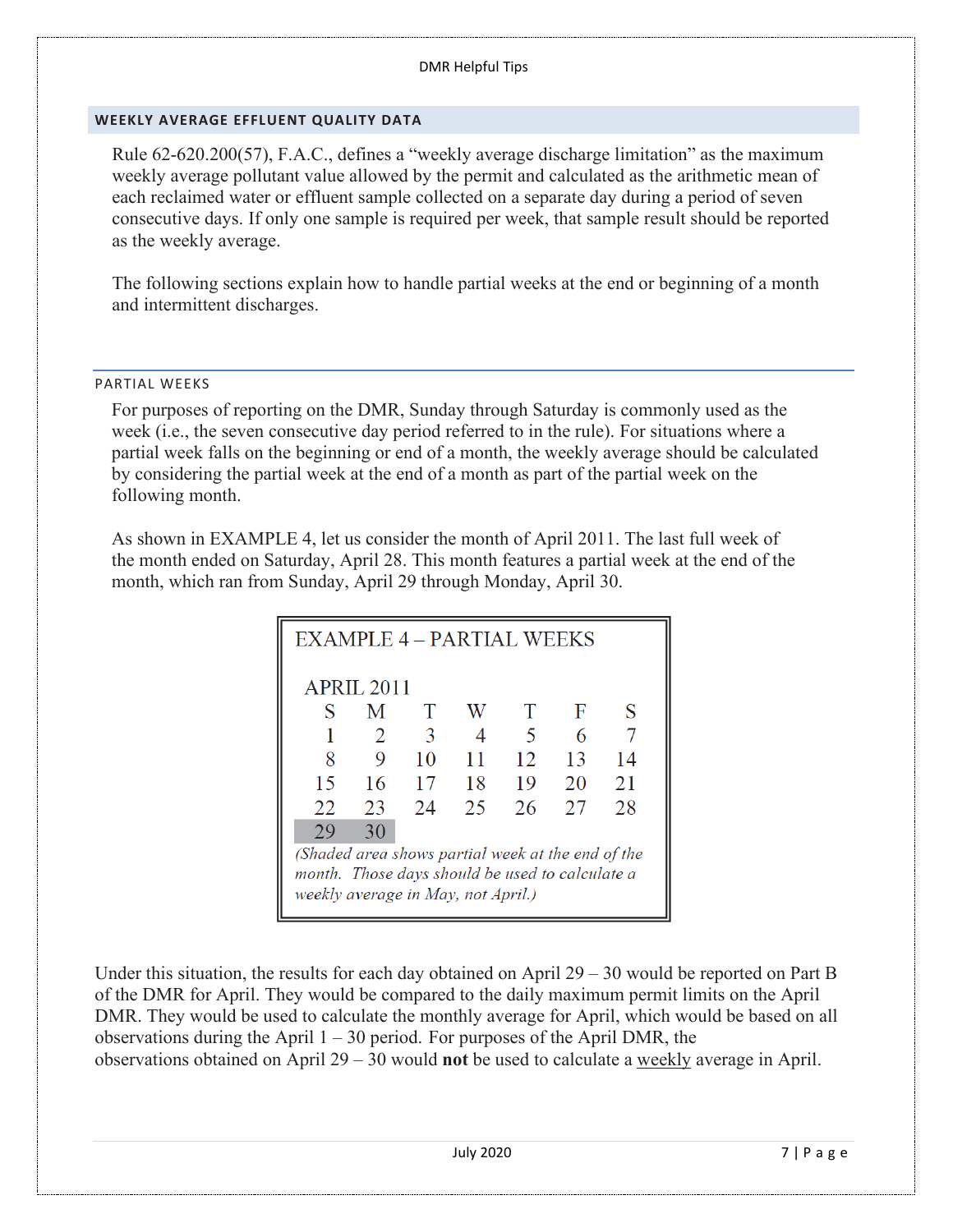However, values obtained on April  $29 - 30$  would be used to calculate the weekly average for the week running from April 29 through May 5. This weekly average would be compared to the permit's weekly average limit as part of May's DMR.

#### <span id="page-8-0"></span>INTERMITTENT DISCHARGES

If there was no discharge during the course of a day, week, or month, then no results or values would be used for calculations for the respective time periods.

For example, during April 2011, there were four weekly periods (Sunday through Saturday) that ended during that month and one partial week ending in the next month. The permit required daily samples. The facility discharged intermittently that month as follows: the first week there were two days of discharge, the second week the facility discharged every day, the third and fourth weeks there was no discharge, the fifth week there were two days of discharge.

For the month of April in EXAMPLE 5, the facility would have two weekly averages. For the first week, the two daily samples should be averaged. The second week the seven daily samples should be averaged. There is no weekly average for the third and fourth weeks. Since the fifth week ends in May, the values on April  $29 - 30$  would be used in the weekly average for the week of April 29 through May 5 and reported on the May DMR (See EXAMPLE 4).

The maximum of the two weekly averages for April would be reported on Part A.

| EXAMPLE 5 - INTERMITTENT<br><b>DISCHARGES</b> |            |    |                          |                          |    |    |  |
|-----------------------------------------------|------------|----|--------------------------|--------------------------|----|----|--|
|                                               | APRIL 2011 |    |                          |                          |    |    |  |
| S                                             | M          | T  | W                        | т                        | F  | S  |  |
|                                               | 2          | 3  | $\boldsymbol{\varDelta}$ | $\overline{\mathcal{L}}$ | 6  |    |  |
| 8                                             | 9          | 10 | 11                       | 12                       | 13 | 14 |  |
| 15                                            | 16         | 17 | 18                       | 19                       | 20 | 21 |  |
| 22                                            | 23         | 24 | 25                       | 26                       | 27 | 28 |  |
| 29                                            | 30         |    |                          |                          |    |    |  |
| (Shaded areas show days of discharge.)        |            |    |                          |                          |    |    |  |

#### <span id="page-8-1"></span>**MONTHLY AVERAGE EFFLUENT QUALITY DATA**

Rule 62-620.200(27), F.A.C., defines "monthly average discharge limitation" as the maximum monthly average pollutant value allowed by the permit and calculated as the arithmetic mean of each reclaimed water or effluent sample collected on a separate day during a period of 30 consecutive days. For example, if your permit requires samples to be obtained only once per month, but two samples are collected, then the monthly average is the sum of the results divided by the number of samples (in this case, two). Another example is if your permit requires samples to be obtained only once per month, and only one sample is obtained, then this result is reported as both the monthly average as well as the daily maximum for that month (or minimum depending on the parameter).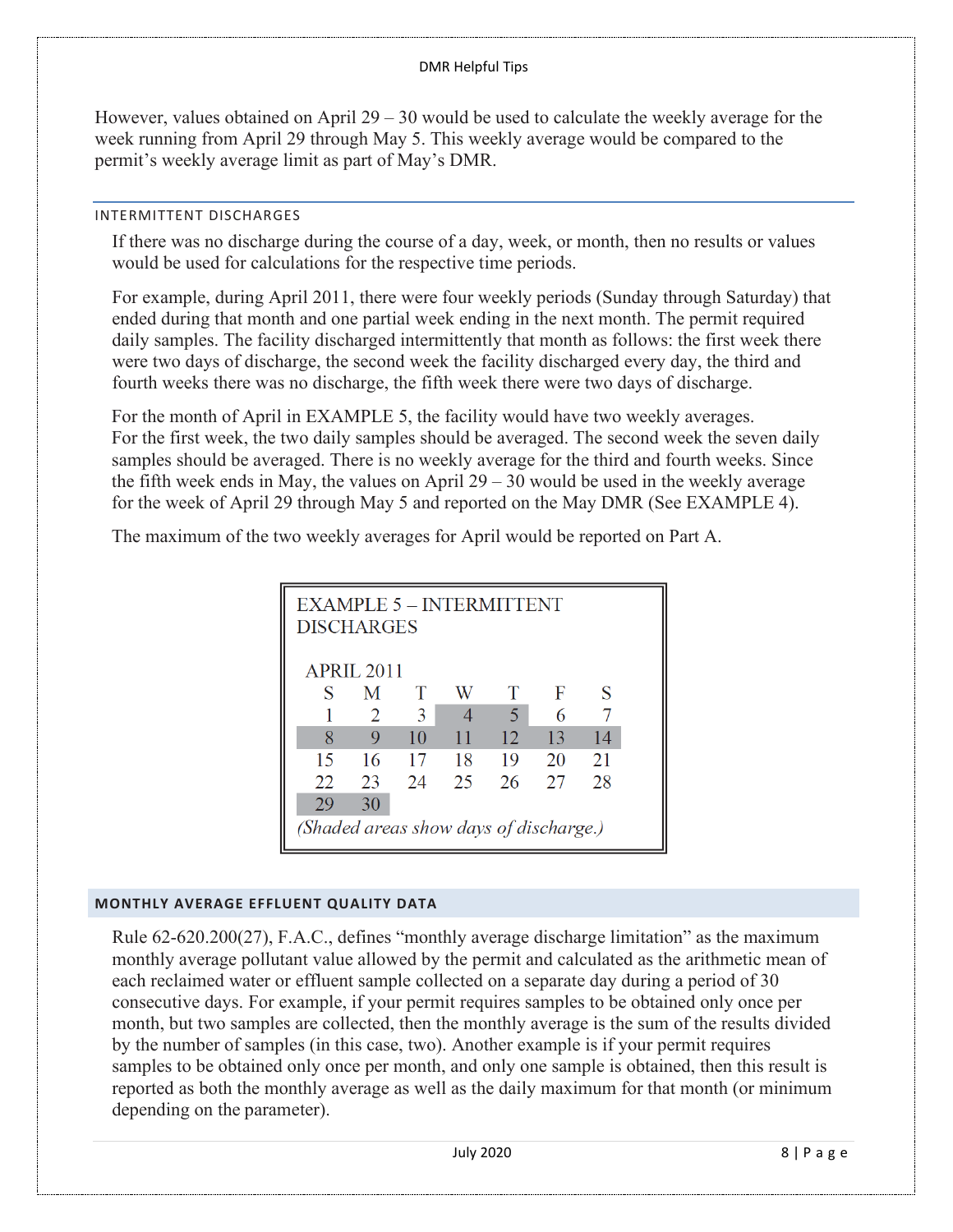#### <span id="page-9-0"></span>**ANNUAL AVERAGE EFFLUENT QUALITY DATA**

Rule 62-620.200(2), F.A.C., defines "annual average discharge limitation" as the maximum annual average pollutant value allowed by the permit and calculated as the arithmetic mean of the 12 monthly average reclaimed water or effluent samples collected during any consecutive 12 month period. Alternatively, the annual average may be calculated as the arithmetic mean of the daily values over a 12-month period.

EXAMPLE 6 shows a 12-month period where there were three months of no discharge. If there is a month in which "no discharge" was reported, then the annual average is calculated based on the number of months that there was a discharge. On the monthly DMR for the monitoring period of May 1 – May 31, 2011, the annual average may be calculated based on the monthly averages for June 2010 – May 2011. If during the months of December 2010 – February 2011, there was no discharge, then the annual average will be calculated by adding the monthly averages for June – November 2010 and March – May 2011 and dividing by the number of months of discharge (i.e., 9).

| <b>EXAMPLE 6 - CALCULATING ANNUAL AVERAGES</b> |                  |               |                |
|------------------------------------------------|------------------|---------------|----------------|
| <b>June 2010</b>                               | <b>July 2010</b> | August 2010   | September 2010 |
| October 2010                                   | November 2010    | December 2010 | January 2011   |
| February 2011                                  | March 2011       | April 2011    | May 2011       |
| (Shaded areas show months of discharge.)       |                  |               |                |

## **Reporting Water Quality Data Summary:**

- When calculating weekly average, divide by the number of samples, not the number of days.
- When reporting the weekly average on Part A, report the maximum of the weekly averages for the month.
- If only one sample was collected per week, report the highest value as the weekly average on Part A.
- For the monthly average, report the arithmetic average of the daily values for the calendar month. If only one sample was collected, report that value as the monthly average in addition to reporting it as the maximum or minimum. Do not include zero values for the days of no discharge when calculating the monthly average.
- For the annual average, report the arithmetic average of the monthly averages over the rolling 12-month period, or the arithmetic average of the individual values for the period. **Do not include zero values for the months of no discharge in the calculated annual average.**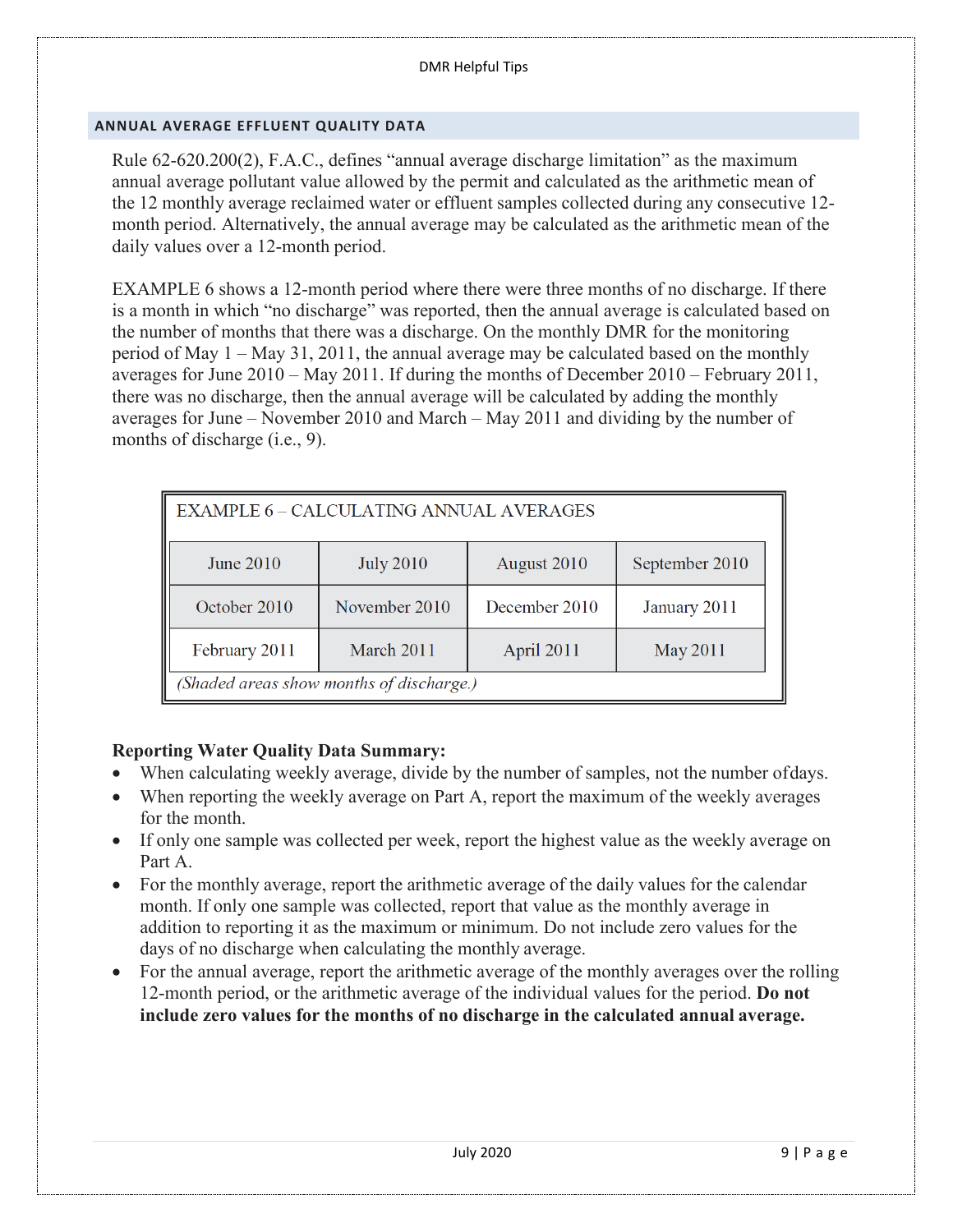## <span id="page-10-0"></span>**REPORTING LOADING DATA**

This section discusses how to calculate and report loading results. Loading limits are primarily expressed in the following ways:

- pounds per day,
- daily maximum,
- daily average,
- monthly average, and
- pounds per year.

## <span id="page-10-1"></span>**POUNDS PER DAY LOADING DATA**

The daily loading is calculated by combining the concentration data (from grab or composite samples, as specified in the permit) with the day's total flow to calculate the pounds per day loading in the discharge for each day of discharge.

To calculate the daily loading, consider EXAMPLE 7 for a facility with an intermittent discharge on only four days during the month. If you have flow and concentration data for four days in a month, first calculate the pounds per day loading on each of these four days. Pounds per day loading will be calculated only for days on which both flow and quality data are available.

|               |                            | $[ b s/day  = [8.34] * [flow in MGD] * [concentration in mg/L]$ |                                |
|---------------|----------------------------|-----------------------------------------------------------------|--------------------------------|
| Day           | <b>Total Flow</b><br>(MGD) | <b>Concentration</b><br>(mg/L)                                  | <b>Daily Load</b><br>(lbs/day) |
|               | 2.88                       | 1.60                                                            | 38.4                           |
| $\mathcal{D}$ | 1.44                       | 3.70                                                            | 44.4                           |
| 3             | 1.92                       | 2.2                                                             | 35                             |
|               | 2.4                        | 2.5                                                             | 50                             |

The daily load for day 1 is calculated as the following: Daily Load (Day 1) = 8.34 \* (2.88 MGD) \* (1.60 mg/L) = 38.4 lbs/day

## <span id="page-10-2"></span>**DAILY MAXIMUM LOADING DATA**

Daily Maximum is the highest daily loading value within the monitoring period. The maximum of the daily values will be entered on Part A of the DMR. In EXAMPLE 7, the Daily Maximum would be value which was calculated for Day 4 (50 lbs/day).

## <span id="page-10-3"></span>**DAILY AVERAGE LOADING DATA**

The daily average loading is calculated by multiplying the daily flow (MGD) by the average concentration (mg/L) of all the samples for that day, and multiplied by a constant, 8.34. If only one sample is taken per day, use that value as the average.

# **[Avg lbs/day] = [8.34] \* [flow MGD] \* [avg concentration mg/L]**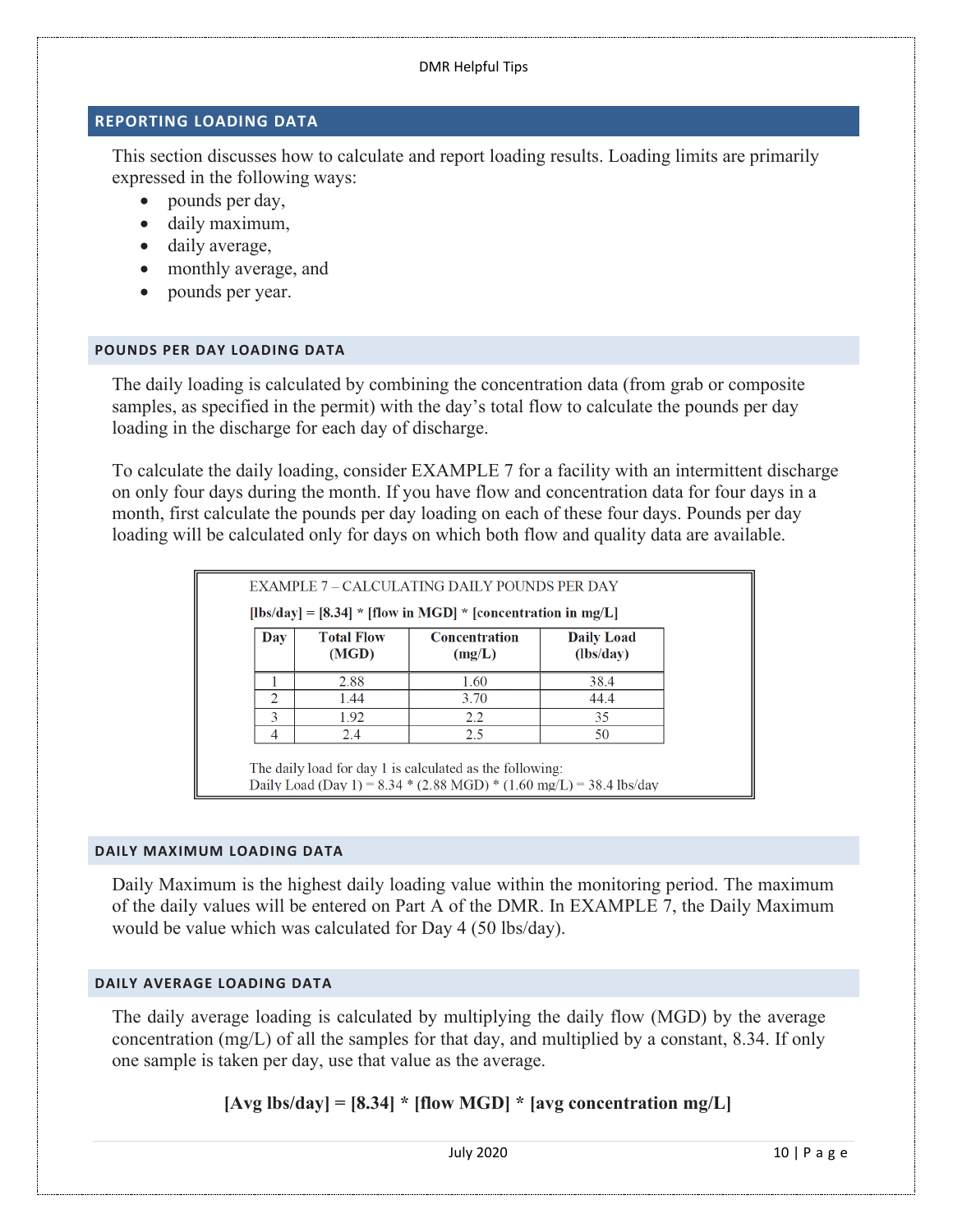## <span id="page-11-0"></span>**MONTHLY AVERAGE LOADING DATA**

If the permit only has a monthly average loading limit, the loadings don't need to be calculated daily. The average pounds per day loading is to be recorded on Part A of the DMR. In making this calculation, the average monthly flow will be used (see Monthly Average Flow section for guidance) and the average concentration (calculated by adding the individual values during the month and dividing by the total number of values in the month). EXAMPLE 8 shows how to calculate the average pounds per day for the month, using the same data as in EXAMPLE 7 and assuming no discharge on any other days in the month.

EXAMPLE 8 - CALCULATING MONTHLY AVERAGE POUNDS PER DAY

[average lb/day] = [8.34] \* [average flow in MGD] \* [average concentration in mg/L]

Average flow in MGD =  $(2.88 + 1.44 + 1.92 + 2.4)/31 = 8.64/31 = 0.288$  MGD

Average conc. in mg/L =  $(1.60 + 3.70 + 2.2 + 2.5)/4 = 10/4 = 2.5$  mg/L

Average lb/day =  $8.34*0.288*2.5 = 6.0$  lbs/day

## <span id="page-11-1"></span>**POUNDS PER YEAR LOADING DATA**

The calculation for pounds per year is based on your permit requirements. For annual reporting requirements, the pounds per year can be calculated by totaling the monthly averages for the given calendar year. For monthly reporting, the calculation is based on a rolling monthly total.

## <span id="page-11-2"></span>**REPORTING MICROBIOLOGICAL DATA**

Fecal coliform values are reported on the DMR in a variety of ways, which are quite different from other effluent quality values that must be reported (e.g. percent less than detection, monthly geometric mean, monthly median value, etc.) The fecal coliform values that must be reported depend on the level of disinfection required as well as the monitoring frequency specified in the permit. Depending on the disinfection level required, fecal coliform values may be reported in several different ways. The following paragraphs clarify reporting for the various statistical bases. Reporting for Enterococci and *E. coli* with multiple well methods are also covered in this section.

#### <span id="page-11-3"></span>**DAILY MICROBIOLOGICAL DATA**

Record daily observations of fecal coliforms on Part B of the DMR form. Observations less than detection should be recorded as "<1" (if the detection limit is 1/100 mL for Membrane Filter **(**MF) techniques or multiple tube fermentation). Observations less than detection for Enterococci, *E. coli*, and fecal coliform with multiple well should be recorded as less "<1" MPN/100 mL. On Part A of the DMR, record the maximum observation of fecal coliforms, Enterococci, or *E. coli* observed during the month.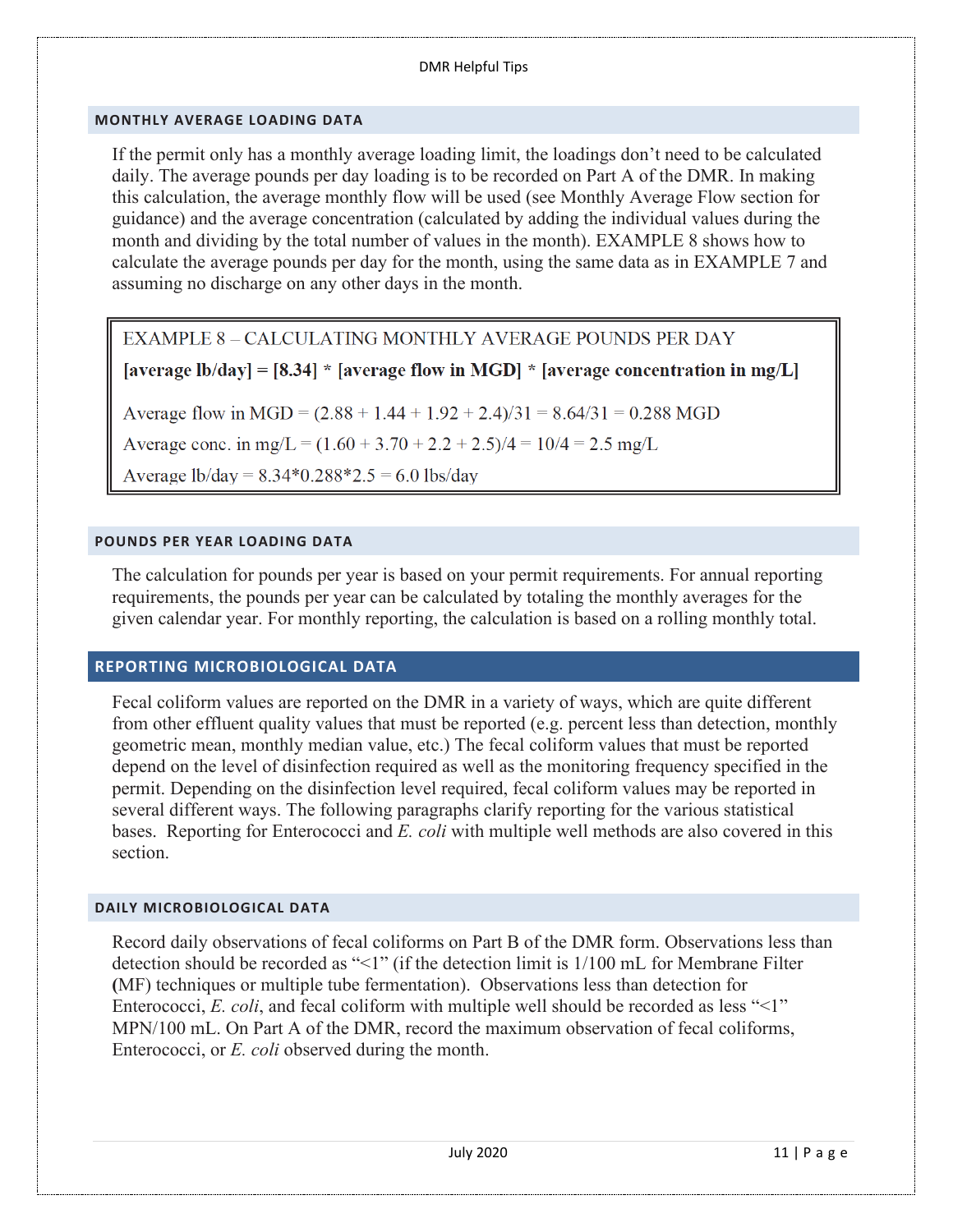#### <span id="page-12-0"></span>**PERCENT LESS THAN DETECTION**

If you are required to report the percentage of fecal coliform observations that were less than detection during the month, count the number of observations for fecal coliforms on Part B that were less than detection, divide by the total number of fecal coliform observations during the month, multiply by 100%, and round to the nearest integer.

#### <span id="page-12-1"></span>**NO MORE THAN 10 PERCENT VALUE**

In accordance with the basic and high level disinfection requirements in Rules 62- 600.440(5) and (6), F.A.C., your permit may state that no more than 10 percent of the samples during a period of 30 consecutive days shall exceed a certain number of fecal coliform values per 100 mL of sample. If this fecal coliform requirement is contained in your permit, then a 90<sup>th</sup> percentile value will be reported on the DMR. To report the  $90<sup>th</sup>$  percentile value, list the fecal coliform values obtained during the month in ascending order. Report the value of the sample that corresponds to the  $90<sup>th</sup>$  percentile (multiply the number of samples by 0.9). For example, for 30 samples, report the corresponding fecal coliform number for the  $27<sup>th</sup>$  value of ascending order. See EXAMPLE 9 for finding and reporting the  $90<sup>th</sup>$  percentile (no more than  $10\%$ ) value. **NOTE: The 90th Percentile should not be reported as a percentage!**

EXAMPLE 9 – FINDING THE  $90^{\text{th}}$  PERCENTILE VALUE

Given: 10 values – 8, 4, 5, 20, 7, 6, 34, 22, 4, and 18, find the  $90^{th}$  percentile value.

- Step 1. List the values in ascending order: 4, 4, 5, 6, 7, 8, 18, 20, 22, 34
- Step 2. Multiply the number of samples by 0.9:  $0.9*10 = 9$
- Step 3. Report the 9<sup>th</sup> value from the series in Step 1 as the 90<sup>th</sup> percentile value: 22.

#### <span id="page-12-2"></span>**MONTHLY GEOMETRIC MEAN**

Rule  $62-600.200(26)$ , F.A.C., defines "Geometric mean" as the n<sup>th</sup> root of the product of n numbers. In other words, in order to calculate the geometric mean of n observations, each of the n values would be multiplied together and the resulting product will be raised to the  $1/n<sup>th</sup>$  power. Alternatively, the geometric mean can be calculated by taking the log<sub>10</sub> transformations of the values and then calculating the arithmetic mean of the  $log_{10}$  values. The desired geometric mean can then be calculated by determining the inverse  $log_{10}$  of the calculated arithmetic mean. EXAMPLE 10 shows how to calculate a monthly geometric mean.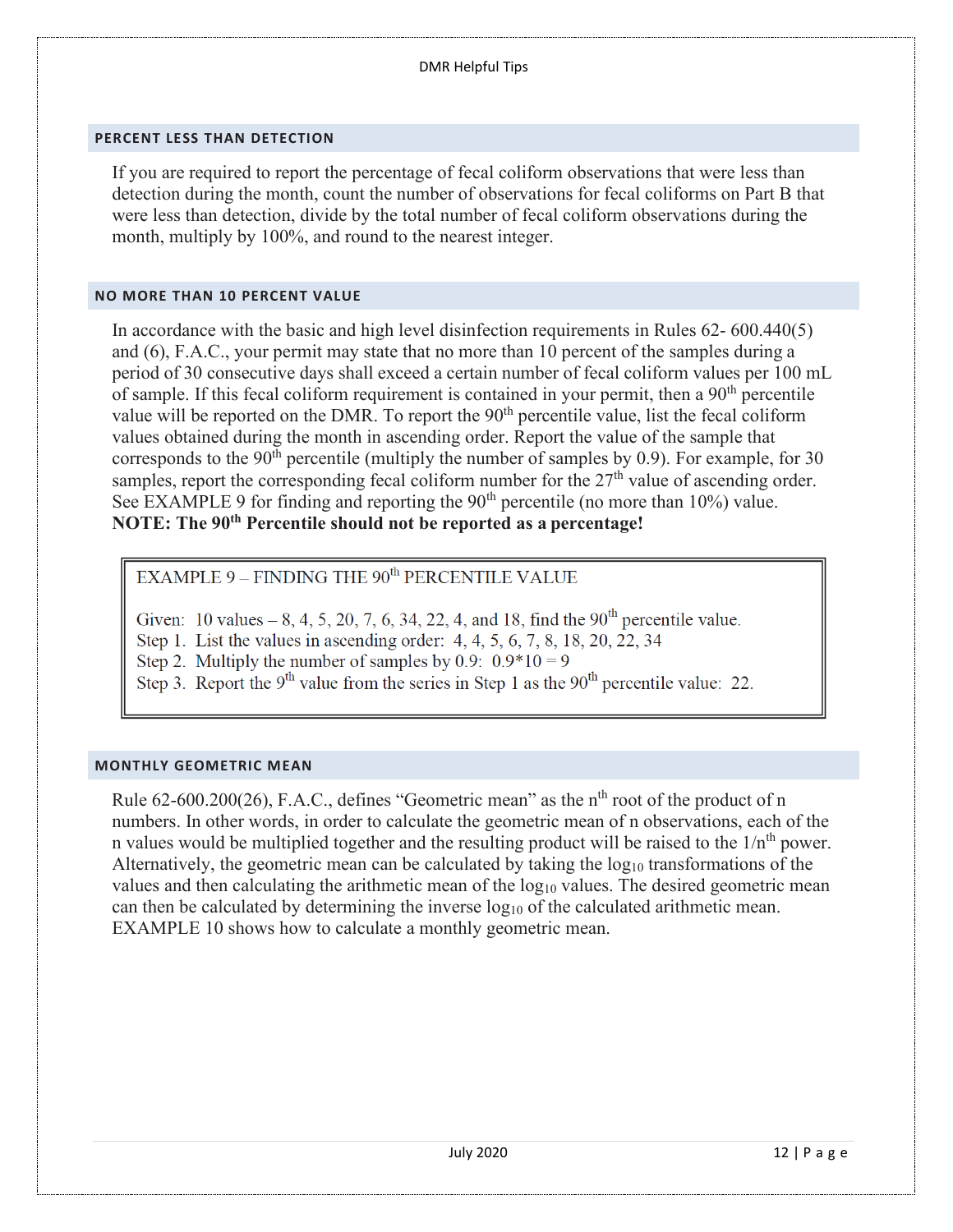

# **EXAMPLE 10 - GEOMETRIC MEAN CALCULATIONS**

Given: 6 values – 3, 4, 5, 6, 7, and 8, calculate the geometric mean  $(x_0)$ .

## **Power method**

 $[3*4*5*6*7*8]$ <sup>1/6</sup>  $\qquad \qquad =\qquad$  $X_{\mathcal{Q}}$  $\left[20,160\right]^{1/6} = 5.22$  $=$  $X_{\mathfrak{Q}}$ 5 (rounded for reporting)  $\!\!\!=\!\!\!$  $X_{\mathfrak{Q}}$ 

 $Log_{10}$  method  $log(x_2)$  =  $\lceil \log(3) + \log(4) + \log(5) + \log(6) + \log(7) + \log(8) \rceil$  $4.304 = 0.717$  $log(x_{\circ}) =$  $10^{[0.717]} = 5.22$  $X_g$ 5 (rounded for reporting)  $\rm X_g$ 

#### <span id="page-13-0"></span>**MONTHLY MEDIAN VALUE**

For intermediate-level disinfection, permittees are required to report a monthly median value for fecal coliform in accordance with Rule 62-600.440(7)(a)2, F.A.C. See EXAMPLE 11 for how to find the median value.

**EXAMPLE 11 - FINDING THE MEDIAN VALUE** 

Given: 10 values  $-8$ , 4, 5, 20, 7, 6, 34, 22, 4, and 18, find the median value. Step 1. List the values in ascending order: 4, 4, 5, 6, 7, 8, 18, 20, 22, 34 Step 2. If there are an odd number of values, find the middle value. If there are two middle values, average them:  $(7 \times 8)/2 = 7.5$ . Step 3. Report the median value: 7.5.

## <span id="page-13-1"></span>**ANNUAL AVERAGE FECAL COLIFORM VALUE**

For fecal coliform, the annual average is calculated as the arithmetic mean of any 12 consecutive "monthly values." For cases where the monthly geometric mean is being calculated, the geometric mean values are the "monthly values" and should be used to compute the annual average. For cases where the monthly median is being calculated, the median values are the "monthly values" and should be used to compute the annual average.

## <span id="page-13-2"></span>**REPORTING "TOO NUMEROUS TO COUNT"**

There are several methods available to test for fecal coliforms, Enterococci and *E. coli*. The type of method used determines sample dilutions and how the result is counted. The upper limits of detection for these methods vary. Therefore, the following guidance is split between two common types of analyses, membrane filtration (reported in Colony Forming Units/100 mL or CFU/100 mL), and multiple well (reported in Most Probable Number/100 mL or MPN/100 mL).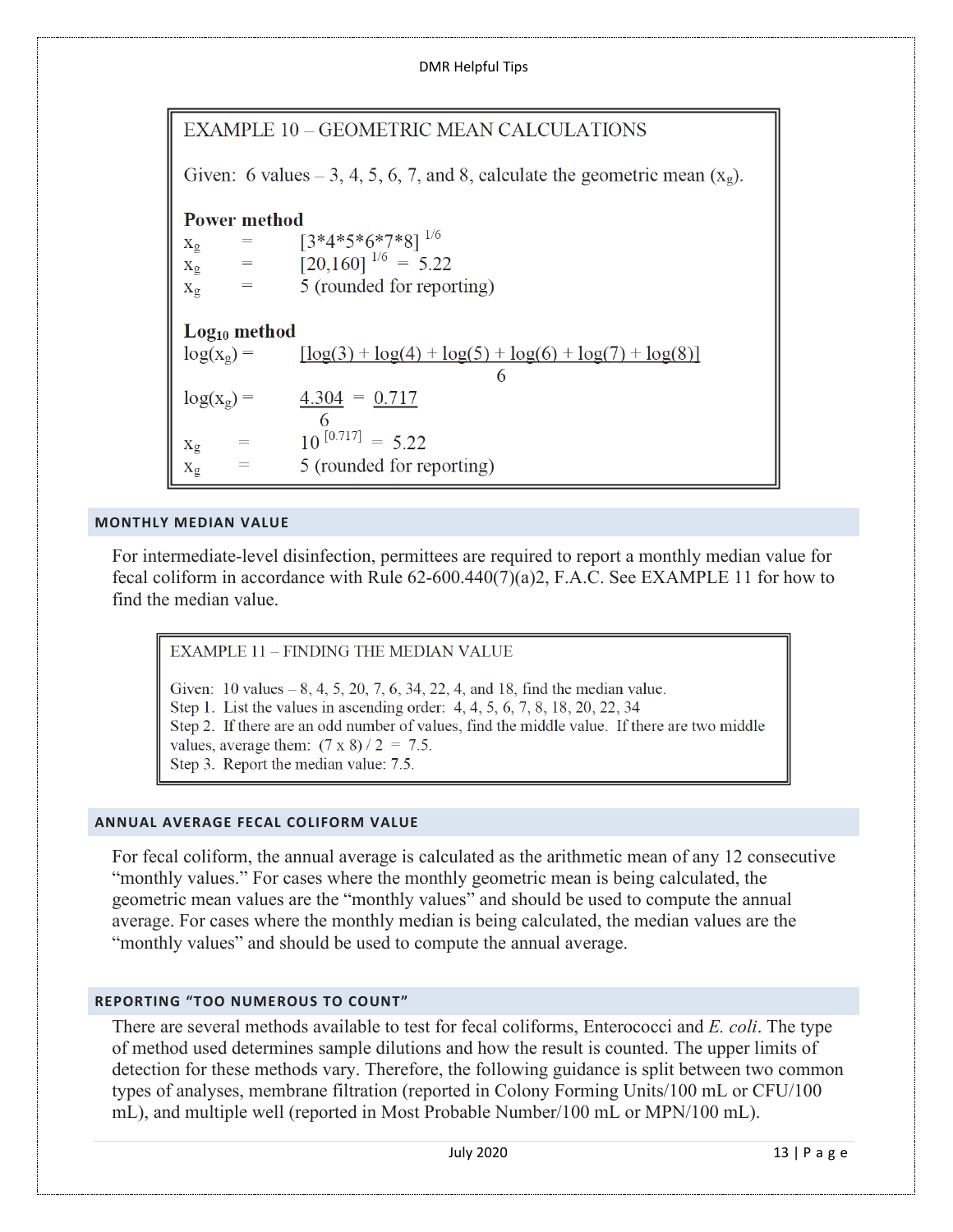## <span id="page-14-0"></span>FECAL COLIFORM BY MEMBRANE FILTRATION (CFU/100 ML)

Laboratories should be encouraged to conduct the necessary dilution series in order to obtain a quantifiable result for reporting fecal coliform values. Instead of reporting "TNTC," laboratories should report the results as " $> X$ ," where X is the minimum number of colony forming units/100 mL based on the sample dilutions as determined following the method outlined in EPA 600/8-78- 017 or Standard Methods 9222D-2006. However, if your laboratory reports a fecal coliform observation as being "TNTC" (too numerous to count) do not enter "TNTC" on the DMR. In order to use this result (e.g. to calculate the geometric mean for the month), a value is needed for this observation. When analyzing for fecal coliforms by membrane filtration, normally a laboratory will analyze a 1, 0.1, or 0.01 mL sample. When counting colonies, at least one or more of the sample volumes should result in filter plates with 20 to 60 coliform colonies. In cases where there are too many colonies for counting because of plate overgrowth, unless the laboratory specifically indicates the sample volume, a permittee may have to assume that a 1 mL sample volume was used. This assumption is within the normal sample size range specified by approved methods and is the size that is most favorable to the permittee. Additionally, the permittee or its laboratory should estimate the minimum number of colonies (e.g., 200 colonies) that formed. Based on these assumptions, the permittee may calculate coliform density as:

> $(200 \text{ colonies}) \times 100 = 20,000 \text{ cftu}/100 \text{mL}$  $(1mL)$

Accordingly, when laboratories report TNTC, permittees should report and calculate averages using a default value of "> 20,000 CFU/100 mL," unless the laboratory can re-report the TNTC result as greater than another number calculated following the method as discussed above in EPA 600/8-78-017 or Standard Methods 9222D-2006.

Some of the smaller facilities may only be required to sample monthly for fecal coliforms. Using 20,000 for a single TNTC observation will pose difficulties as the facility tries to meet the annual basic disinfection limit (200/100 mL). Even if the other 11 months had less than detectable levels of fecal coliforms, a month with a monthly geometric mean of 20,000 will cause the resulting annual arithmetic average to be 1,667 CFU/100 mL – an exceedance of the annual average permit limit. The permittee may perform additional sampling within the month to attain a more representative monthly average geometric mean.

# <span id="page-14-1"></span>FECAL COLIFORM, ENTEROCOCCI AND E. COLI BY MULTIPLE WELL (MPN/100 ML)

Multiple well methods (e.g. Colilert-18) do not count colonies like membrane filtration methods. They use a statistical method to extrapolate the Most Probable Number (MPN) of colonies based on the number of positive wells. Typically, samples are run at a single dilution (e.g. 10 mL or 100 mL). The most common type of multiple well test is sold by IDEXX. They have two tray options, Quanti-Tray® and Quanti-Tray®/2000, which have different counting ranges. Laboratories may use either tray for the same method. Quanti-Tray® can detect up to 200.5 MPN/100 mL and Quanti-Tray®/2000 can detect up to 2,419.6 MPN/100 mL. If all wells are positive in a multiple well test, the result is known to be greater than the top of the counting range but cannot be quantified. Laboratories should be encouraged to use Quanti-Tray®/2000 to prevent having results that can't be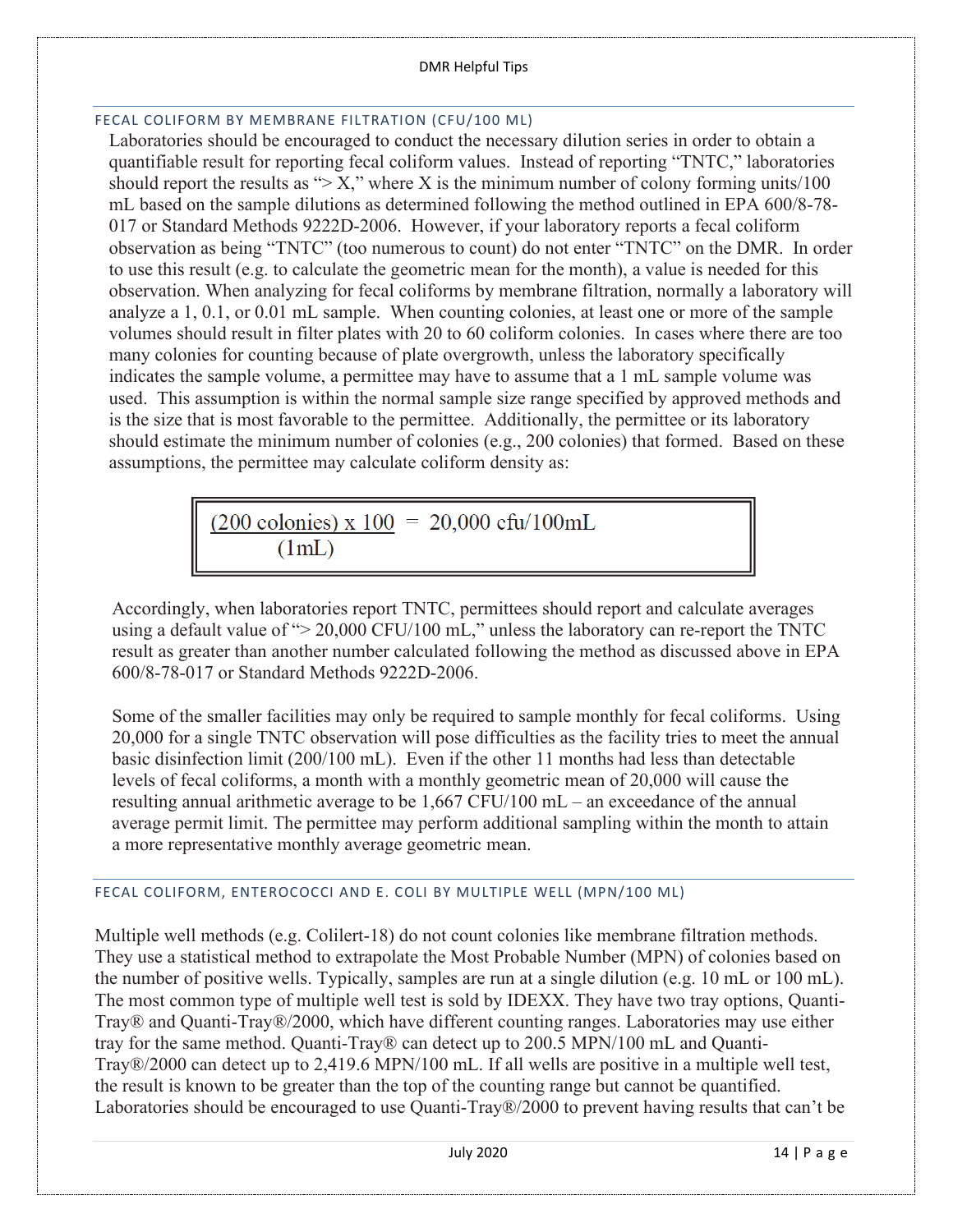quantified. If your laboratory reports a fecal coliform, Enterococci or *E.coli* observation as being "> X" or with a J-qualifier\* and comment stating that all of the wells were positive, the permittee or its laboratory should report and calculate averages using a default value of "> 2,419.6 MPN/100 mL".

\*Estimated value. A "J" – qualified sample value shall be accompanied by a detailed explanation to justify the reason(s) for designating the value as estimated.

## <span id="page-15-0"></span>**REPORTING BIOSOLIDS DATA**

Enter the amount in dry tons of biosolids hauled each month. For months that no biosolids were hauled, please enter "0". Submit the DMR monthly regardless of whether biosolids were hauled or not. Do not report or "carryover" quantities hauled from previous months.

## <span id="page-15-1"></span>**CALCULATING DRY TONS FOR THE BIOSOLIDS DMR**

A. If you know the percent total solids (from biosolids analyses results) and you know the volume (gallons or cubic yards) or weight (wet tons), use the following formulas to calculate dry tons:

Note – Enter the percent solids in the formulas in decimal form (e.g. enter 0.15 for 15% TS)

- 1) Dry tons = Wet tons x Percent Solids **Example:** 40 wet tons biosolids x 0.15 total solids  $=$ 6 dry tons biosolids
- 2) Dry tons = gallons biosolids x 8.34 lb/gallon x ton/2,000 lb x Percent Solids **Example**: 6,000 gal biosolids x 8.34 lb/gal x ton/2,000 lb x 0.04 total solids = 1 dry ton biosolids
- 3) Dry tons = cubic yards wet biosolids x Y lb/cubic yard x ton/2,000 lb x Percent Solids  $(Y = site-specific bulk density of biosoids)$ **Example**: 20 cubic yards biosolids at 15% total solids and  $Y = 1800$  lb/cubic yard; 20 cu yds x 1,800 lb/cu yds x ton/2,000 lb x 0.15 total solids = 2.7 dry tons of biosolids
- B. If you do not have biosolids analyses results, you may estimate the percent total solids. Generally, liquid is approximately 1.5 - 2% total solids, and dewatered "cake" is approximately 15 - 20% total solids.

**Example**: 1,000 gallons of 2% total solids was hauled. 1,000 gal biosolids x 8.34 lb/gal =  $8,340$  lbs 2% of 8,340 lbs = .02 x 8,340 = 166.8 lbs 166.8 lbs  $/$  2,000 lbs = 0.0834 dry tons hauled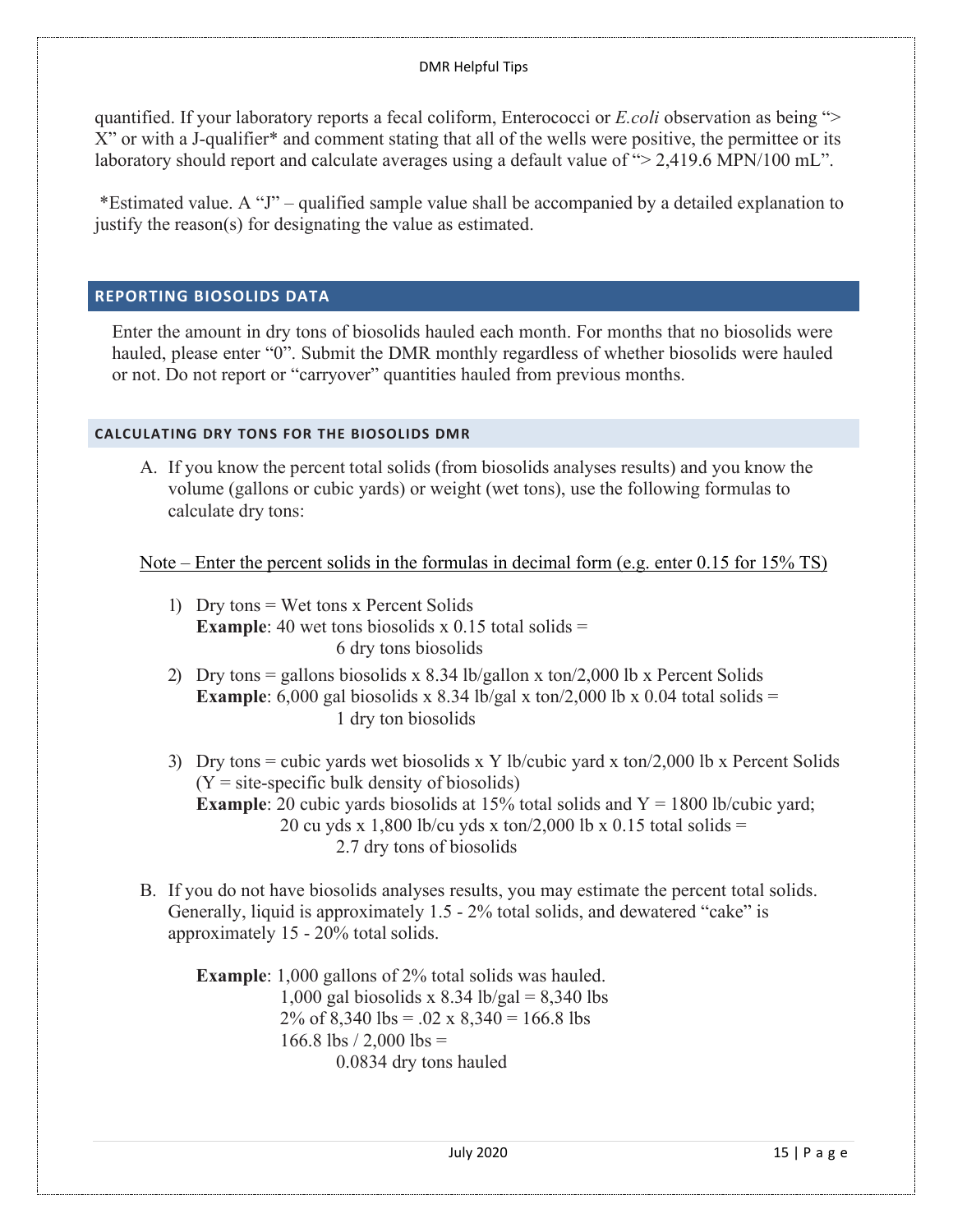## <span id="page-16-0"></span>**BIOSOLIDS QUANTITY PARAMETERS: LANDFILLED VS. TRANSFERRED**

Disposing of biosolids in a landfill is not the same as transferring biosolids to another facility for treatment. These are two separate items. All the use or disposal parameters are separate items and double entry of quantities should be avoided.

If a landfill and a biosolids treatment facility are co-located, enter the quantity as either landfilled or transferred, but not both. Choose the best option as practiced by the facility. For example, if hauling records indicate biosolids are sent to Facility X (biosolids treatment facility) located at Facility Q (landfill), the quantity should be entered on the DMR as "transferred," and "0" should be entered in the landfill cell.

## <span id="page-16-1"></span>**REPORTING TOXICITY DATA**

Whole effluent toxicity testing provides reasonable assurance that the effluent is not toxic to aquatic organisms in the receiving water. Tests are bioassays performed on two species, an invertebrate and a fish.

DMRs for whole effluent toxicity have several spaces for reporting test results for each species. The monitoring frequency for whole effluent toxicity testing varies. If submitting a DMR when toxicity testing is not required, fill in all of the reporting spaces as "MNR". When there are whole effluent toxicity results to report, the routine results are reported in the first space for each species. The additional spaces are reserved for additional follow-up testing if there is a failure in the routine test. If there are no additional follow-up test results to report, enter "MNR" in those spaces.

If the results to be reported are additional follow-up tests, and if the routine toxicity test result has been reported on an earlier DMR, fill in the first box for each species on the DMR with the code "MNR". Enter the results from the two additional follow-up tests in the second and third boxes on the DMR. Note, there may only be results for one test species to report. Do not report the same result more than once on any DMR. Enter "MNR" on all unfilled spaces for toxicity on the DMR.

#### <span id="page-16-2"></span>**CHRONIC TOXICITY RESULTS**

Chronic toxicity tests are bioassays lasting 6 to 8 days. The endpoint is a sub-lethal effect such as growth (or biomass) or reproduction. Toxicity results are reported as the IC25, which is the concentration of effluent that causes a 25 percent reduction in a biological response such as growth or reproduction when compared to a control response. The percent effluent equal to the IC25 is reported on the DMR for each species tested. When the bioassay results indicate that the effluent produces less than a 25% decrease in the biological response compared to the control, the IC25 result is reported on the DMR as "> 100%" effluent.

#### <span id="page-16-3"></span>**ACUTE TOXICITY RESULTS**

Acute toxicity tests are 96 hour bioassays. The endpoint is mortality. Toxicity results are reported on the DMR as the LC50, which is the concentration of effluent where 50% of the test organisms die.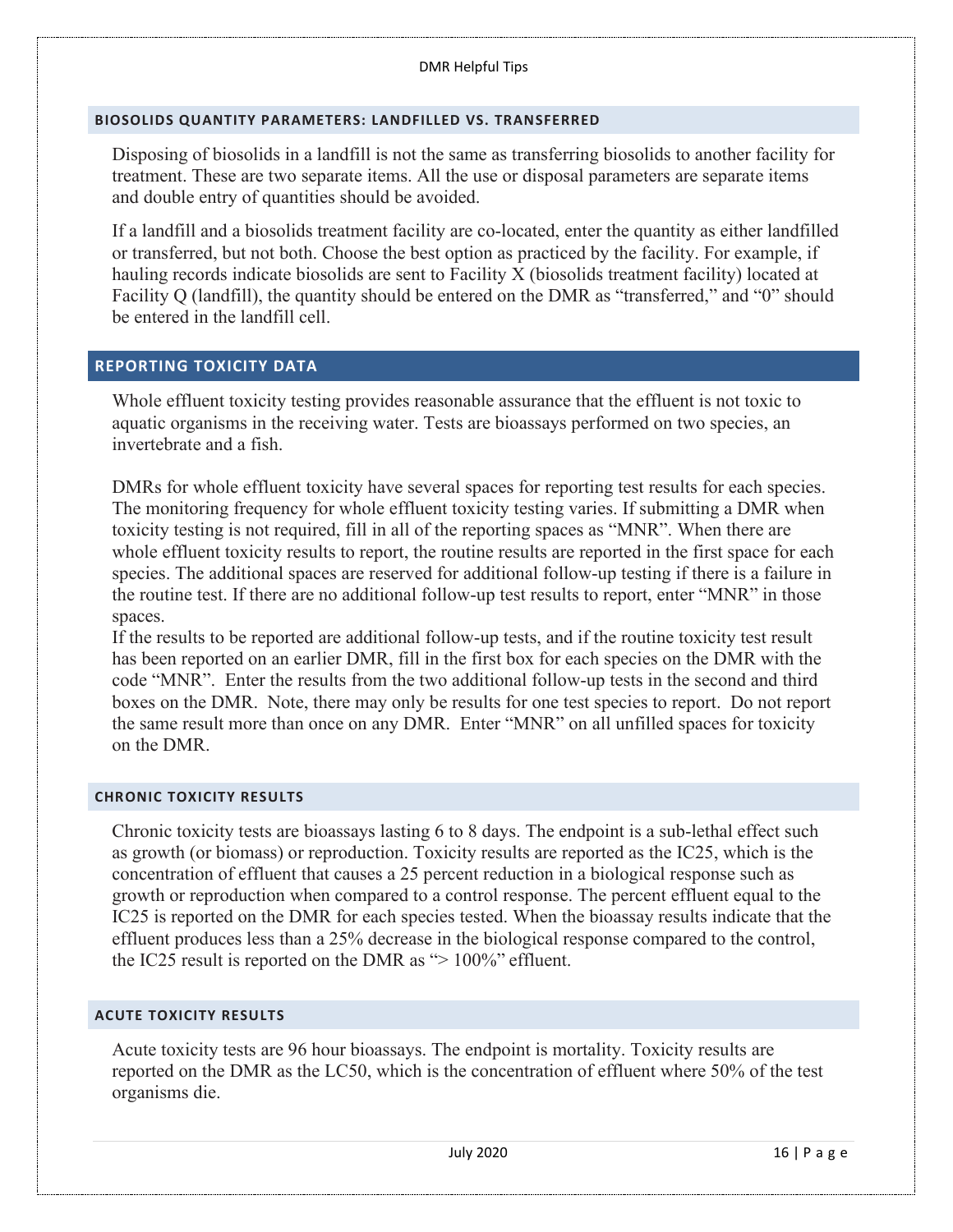The percent effluent equal to the LC50 is determined and reported on the DMR for each species tested. When multiple samples are collected over a 24 hour period and tested separately, the lowest LC50 result is reported on the DMR for each species tested. When bioassay results indicate that there is less than 50% mortality in the undiluted effluent, the LC50 is reported on the DMR as "> 100%" effluent.

## <span id="page-17-0"></span>**REPORTING DATA FOR NEW PERMIT REQUIREMENTS**

When calculating annual or three-month averages for new facilities or facilities with new monitoring requirements, data will likely not be available to calculate an average for all of the months during the period prior to operation. In such cases, the permittee should indicate that the limit is not applicable by entering "MNR" on the DMR to indicate "monitoring not required" this period. Once the facility has been in operation for the averaging period specified in the permit, the average result should be entered on the DMR.

#### <span id="page-17-1"></span>**REPORTING DATA FROM CONTINUOUS MONITORING EQUIPMENT**

#### <span id="page-17-2"></span>**STRIP CHART RECORDERS**

The following applies to strip chart recorders, circular chart recorders, and other recording devices that do not feature computerized data acquisition and storage.

#### <span id="page-17-3"></span>MAXIMUM AND MINIMUM VALUES

Visually inspect each day's record (chart) and select the highest value recorded on the chart and record this as the "daily maximum" for that day. In a similar fashion, the lowest value recorded on the chart will be selected and reported as the "daily minimum" for each day.

#### <span id="page-17-4"></span>DAILY AVERAGES

Visually inspect each day's record (chart) and select values recorded on the chart at exactly each hour during the day (12:00 a.m., 1:00 a.m., 2:00 a.m... through 11:00 p.m.) The resulting 24 values will be used to calculate the daily average (sum the 24 values and divide by 24). Record this value as the daily average on Part B of the DMR. Note: other data on the chart will not be used in the calculation of the daily average.

#### <span id="page-17-5"></span>**COMPUTERIZED DATA LOGGING SYSTEMS**

The following applies to continuous monitoring equipment that feature computerized data logging or recording (this may be in addition to a paper chart recorder).

#### <span id="page-17-6"></span>DATA POLLING

It is imperative that the computer system polls the continuous monitoring instrument at relatively frequent intervals. The intervals should be uniform throughout the day. In general, it is recommended that the time between successive polling of an instrument be no more than 5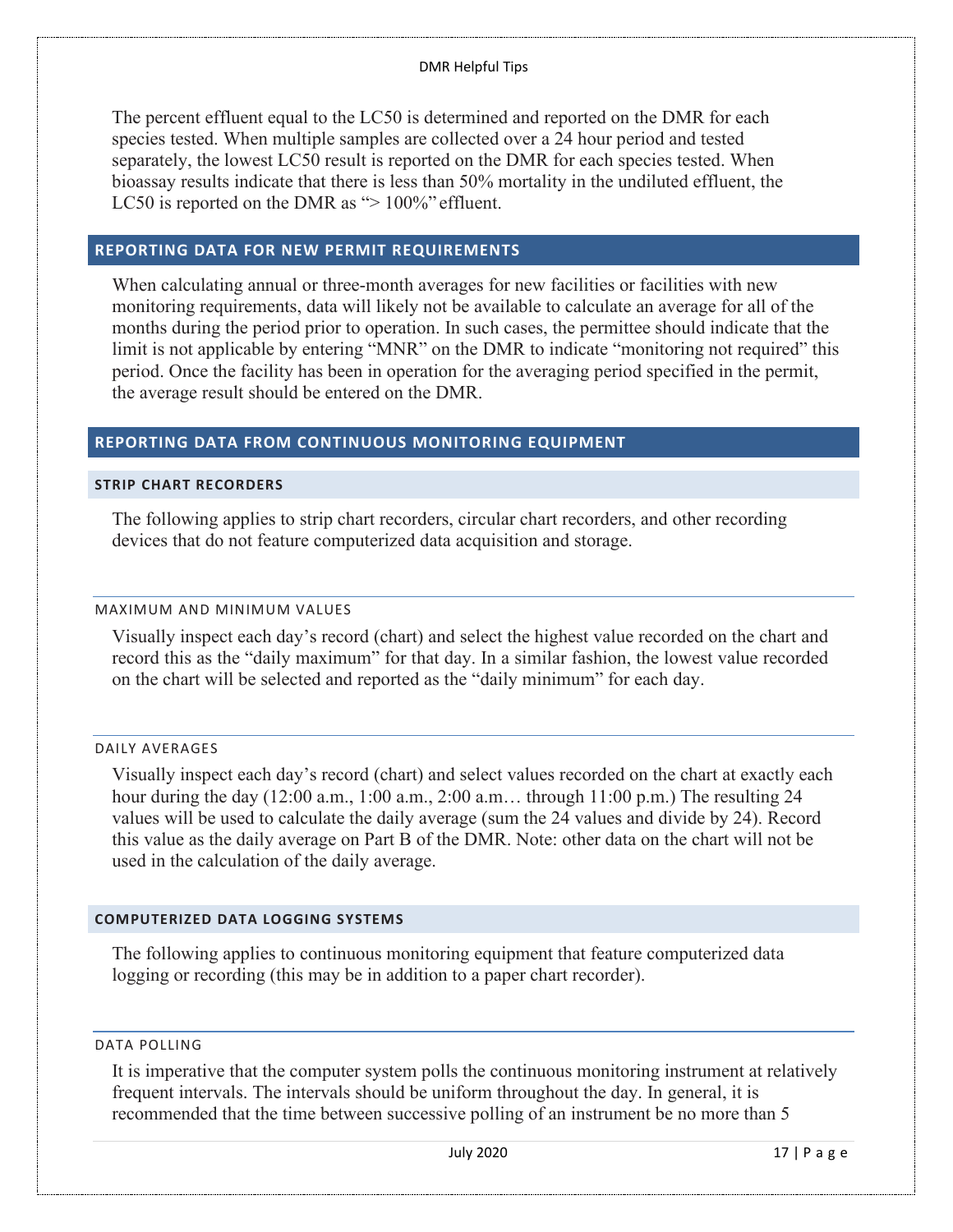minutes. If an instrument were polled once every 5 minutes, the computer would record 288 observations during each day. If an instrument were polled once each minute, a total of 1,440 observations would be made each day. Observations between pollings will be ignored.

#### <span id="page-18-0"></span>MAXIMUM AND MINIMUM VALUES

The computer will be used to identify the maximum and minimum values during the day from the number of logged observations during the day (if the instrument is polled once every minute, the 1,440 observations would be reviewed by the computer). The highest and lowest values obtained from the logged observations would be recorded on Part B of the DMR form as the "daily maximum" and "daily minimum," respectively.

#### <span id="page-18-1"></span>DAILY AVERAGES

The computer will be used to calculate the daily average. This will be based on the logged observations. If a one-minute polling interval were used, the 1,440 observations obtained during the day would be summed and divided by 1,440 to obtain the daily average, which will be recorded on Part B of the DMR.

#### <span id="page-18-2"></span>DATA HANDLING FEATURES OF SOME METERS

It is also important to note that some meters are equipped with data handling features that can be programmed in an "on or off" mode. The rejection feature is to counter transient sample conditions or readings that are not representative of the quality of the effluent (e.g. spikes). In addition, many meters have the ability to record the results of an average signal response rather than instantaneous signal responses. Often, this feature is an integral part of the metering device's ability to dampen signal noise, which might otherwise cause spurious or inaccurate readings from the device. These features should be used in accordance with the equipment manufacturer's guidelines so the continuous monitoring results will be representative of the actual discharge.

## <span id="page-18-3"></span>**SAMPLE COLLECTION**

#### <span id="page-18-4"></span>**GENERAL SAMPLING**

There are two general methods for collecting samples for analysis: grab and composite samples. The permit specifies the method of sampling required for each parameter. A grab sample is a single sample event that is used to capture the conditions at the moment the sample is collected. A composite sample is collected over time and reflects the average characteristics during the compositing period.

Please refer to the DEP Standard Operating Procedures as adopted by DEP QA Rule 62-160, F.A.C. for sampling requirements. <http://www.dep.state.fl.us/water/sas/sop/sops.htm>

#### <span id="page-18-5"></span>**COMPOSITE SAMPLING**

Composite sampling should be limited to the period of discharge and should be representative of the period of discharge. If a sampling device varies the sample volume or the number of samples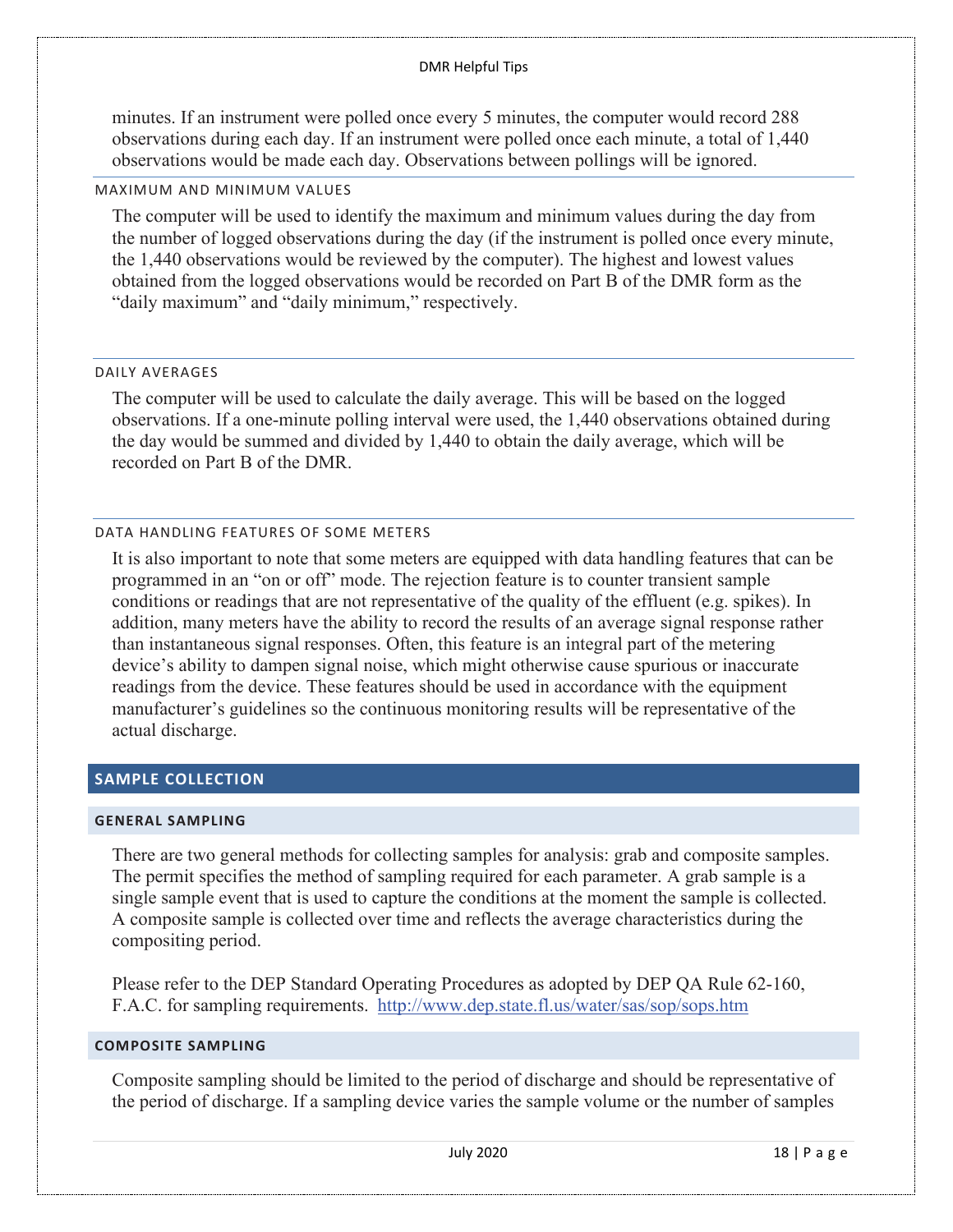based on the flow, the total volume collected can be considered as representative of the period of discharge. This is true as long as the sampler does not collect subsamples during periods of no flow.

## <span id="page-19-0"></span>**FREQUENCY OF ANALYSIS**

Samples should be collected, analyzed, and reported at a minimum as often as required by the permit. If more samples are taken than required and are sampled in accordance with DEP approved methods, they are required to be reported on the DMRs.

The facility should ensure that samples are taken during discharge events within each monitoring period. If a facility discharges during a monitoring period, the facility is required to sample regardless of a sampling schedule.

NOTE: Missed sampling events cannot be made up during a subsequent monitoring period.

## <span id="page-19-1"></span>**SIGNIFICANT FIGURES**

When reporting averages on your DMR, the same number of significant figures should be shown in the average as is contained in the least precise data point being averaged (i.e., the data point having the smallest number of significant figures). See EXAMPLE 12 for how to report a value after rounding.

## EXAMPLE 12 - SIGNIFICANT FIGURES

- The lab reported the following weekly values in mg/L:  $5.0$ ,  $5.25$ ,  $4.95$ , and  $5.134$ .
- The monthly average before rounding is  $5.0835$  mg/L.
- The monthly average should be reported on Part A of the DMR as 5.1 mg/L.

#### <span id="page-19-2"></span>**ROUNDING**

Follow customary rules when rounding data. When rounding, anything 5 or greater should be rounded up, and anything less than 5 should be rounded down.

## <span id="page-19-3"></span>**BELOW DETECTION ANALYTICAL RESULTS**

Often, laboratory results indicate that a parameter is below either a practical quantification limit (PQL) or a method detection limit (MDL). In these cases, the DMR Instructions provide direction on both reporting these results as well as calculating averages where needed, consistent with Rule 62-4.246, F.A.C.

#### <span id="page-19-4"></span>DMR INSTRUCTIONS

When reporting analytical results that fall below a laboratory's reported method detection limits or practical quantification limits, the following instructions should be used: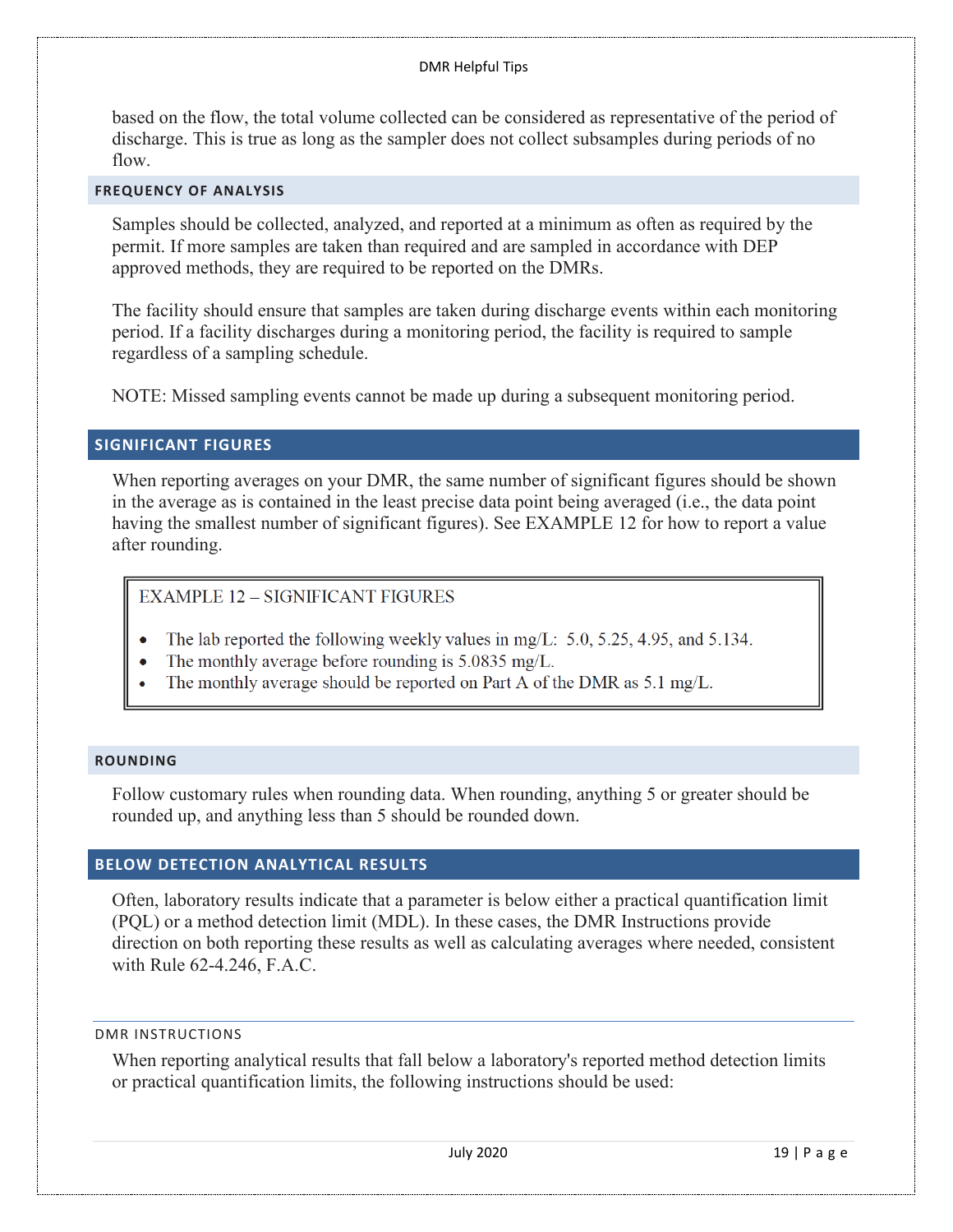- 1. Results greater than or equal to the PQL shall be reported as the measured quantity.
- 2. Results less than the PQL and greater than or equal to the MDL shall be reported as the laboratory's MDL value. These values shall be deemed equal to the MDL when necessary to calculate an average for that parameter and when determining compliance with permit limits.
- 3. Results less than the MDL shall be reported by entering a less than sign ("<") followed by the laboratory's MDL value, e.g. < 0.001. A value of one-half the MDL or one-half the effluent limit, whichever is lower, shall be used for that sample when necessary to calculate an average for that parameter. If an average is required to be reported and only one sample is collected during the monitoring period with the value being < MDL, the average will be reported as the result with the less than sign followed by the laboratory's MDL value. Values less than the MDL are considered to demonstrate compliance with an effluent limitation.

See EXAMPLE 13 for reporting and averaging values below detection limits.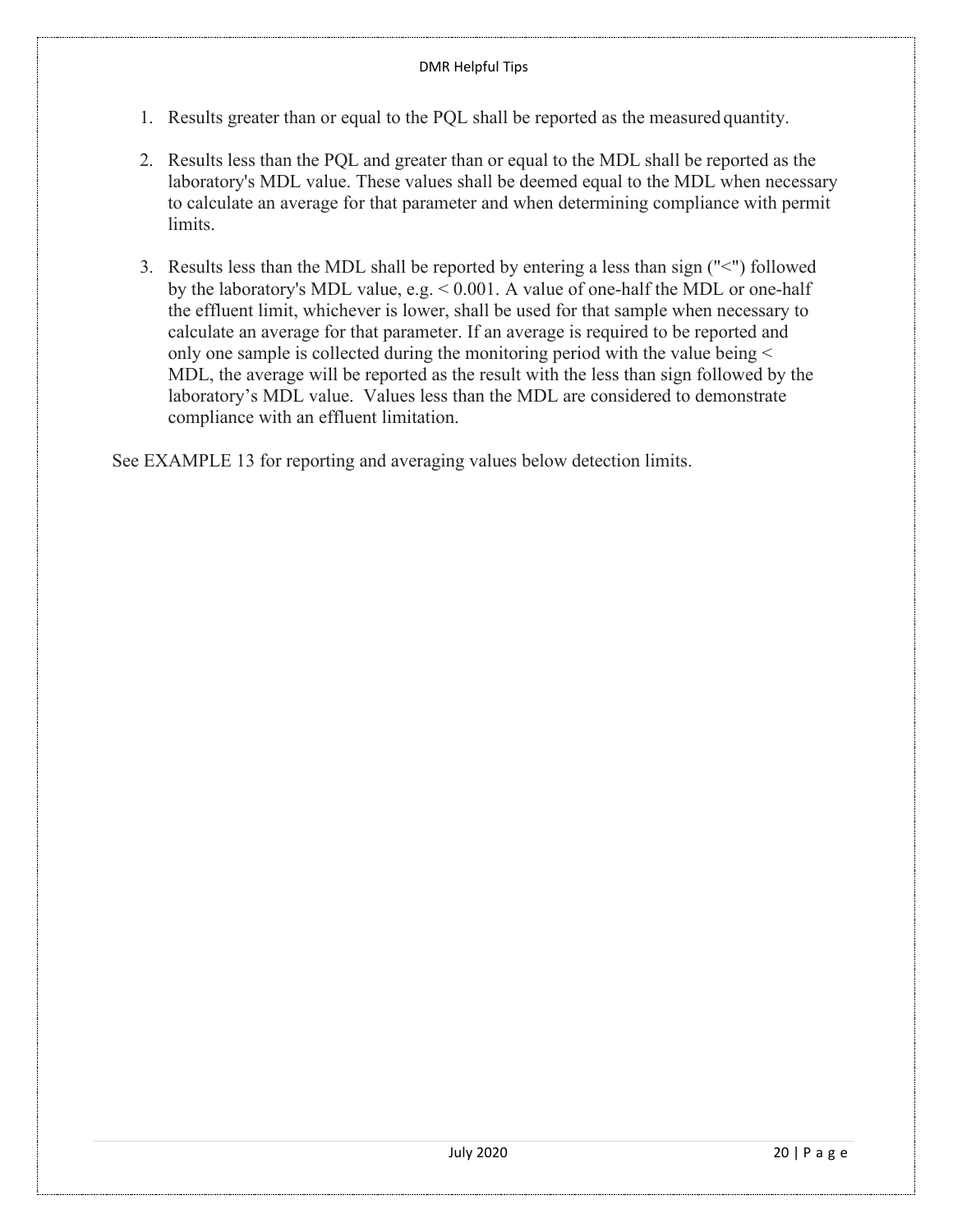# **Example 13**

**DMR Part B**: The table below shows the daily results used in calculating the weekly/monthly averages from a single facility for Total Suspended Solids, Fecal Coliform and, Oil and Grease. Not all parameters are required to be measured daily. If a parameter is not required to be monitored, then the facility may leave blank spaces or put in the monitoring not required code (MNR). The days that monitoring was not conducted are not used in calculating averages.

| Parameter               | Solids, Total    | Fecal Coliform #/100mL | Oil and Grease       |
|-------------------------|------------------|------------------------|----------------------|
|                         | Suspended (TSS)  |                        | mg/L                 |
|                         | mg/L             |                        |                      |
| Code                    | 00530            | 74055                  | 00556                |
| Monitoring Site         | EFD-001          | EFD-001                | EFD-001              |
| -1                      | <b>MNR</b>       | <b>MNR</b>             | <b>MNR</b>           |
| $\overline{2}$          | <b>MNR</b>       | <b>MNR</b>             | <b>MNR</b>           |
| $\overline{\mathbf{3}}$ | 1.2              | < 1.0                  | <b>MNR</b>           |
| $\overline{4}$          | 1.0              | < 1.0                  | <b>MNR</b>           |
| $\overline{5}$          | $\overline{3.0}$ | $\overline{<}1.0$      | <b>MNR</b>           |
| 6                       | $1.0\,$          | < 1.0                  | <b>MNR</b>           |
| $\overline{7}$          | < 1.0            | < 1.0                  | <b>MNR</b>           |
| $\,8\,$                 | <b>MNR</b>       | <b>MNR</b>             | <b>MNR</b>           |
| 9                       | <b>MNR</b>       | <b>MNR</b>             | <b>MNR</b>           |
| 10                      | $<1.0$           | $<1.0$                 | <b>MNR</b>           |
| 11                      | 1.6              | < 1.0                  | <b>MNR</b>           |
| 12                      | < 1.0            | < 1.0                  | <b>MNR</b>           |
| 13                      | < 1.0            | < 1.0                  | <b>MNR</b>           |
| 14                      | < 1.0            | < 1.0                  | < 1.4                |
| 15                      | <b>MNR</b>       | <b>MNR</b>             | <b>MNR</b>           |
| 16                      | <b>MNR</b>       | <b>MNR</b>             | <b>MNR</b>           |
| $\overline{17}$         | 1.2              | $<1.0$                 | <b>MNR</b>           |
| 18                      | < 1.0            | < 1.0                  | <b>MNR</b>           |
| 19                      | 1.6              | $\overline{<}1.0$      | <b>MNR</b>           |
| 20                      | 1.2              | < 1.0                  | <b>MNR</b>           |
| $21\,$                  | $2.0\,$          | $<1.0$                 | $\operatorname{MNR}$ |
| $\overline{22}$         | <b>MNR</b>       | <b>MNR</b>             | <b>MNR</b>           |
| $\overline{23}$         | <b>MNR</b>       | <b>MNR</b>             | <b>MNR</b>           |
| 24                      | 1.0              | < 1.0                  | <b>MNR</b>           |
| 25                      | < 1.0            | $<1.0$                 | <b>MNR</b>           |
| 26                      | 2.0              | < 1.0                  | <b>MNR</b>           |
| $\overline{27}$         | < 1.0            | < 1.0                  | <b>MNR</b>           |
| 28                      | < 1.0            | $<1.0$                 | <b>MNR</b>           |
| $\overline{29}$         | <b>MNR</b>       | <b>MNR</b>             | <b>MNR</b>           |
| Total                   | 21.3             | 10.0                   | < 1.4                |
| Monthly Average         | 1.1              | 0.50                   | < 1.4                |

# **EXAMPLE 13 - A**

Calculation of TSS with some results at or below the MDL

- To calculate the monthly average, add together the results with the following considerations:
	- o Any value that is accompanied by a < symbol needs to be halved when calculating the averages, i.e. <1.0 values will be 0.5 when calculating.
	- o All values not accompanied by a < symbol can be added as reported.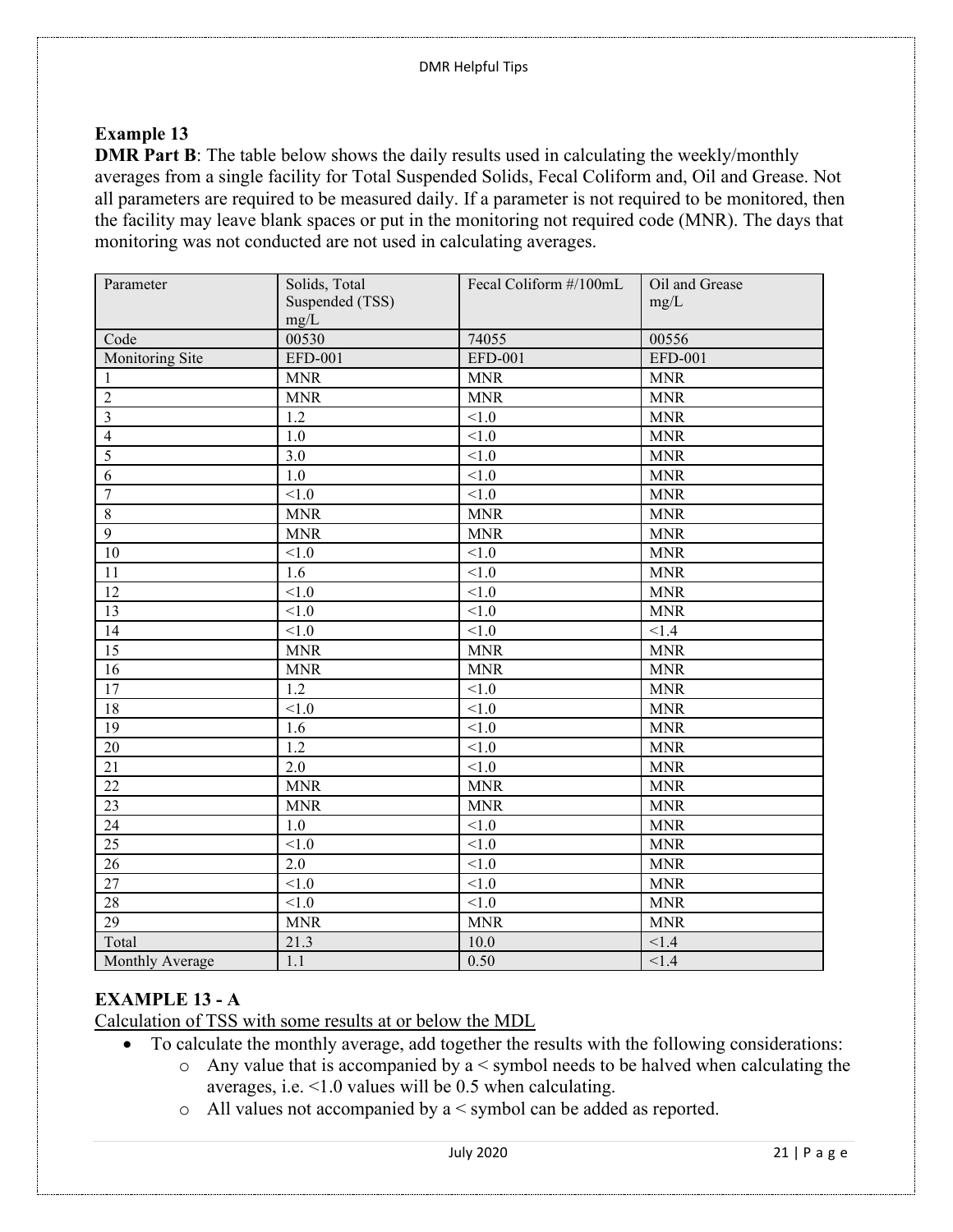- The sample results are totaled and then divided by the number of samples taken.
	- o The averages are calculated with the number of samples taken and not the days in the week or month. Not every parameter is analyzed every day and calculating with days not reported would skew the averages downward.
	- o Example calculation from data above:<br>■  $(1.2+1.0+3.0+1.0+0.5+0.5+1.6$ 
		- $(1.2+1.0+3.0+1.0+0.5+0.5+1.6+0.5+0.5+0.5+1.2+0.5+1.6+1.2+2.0+1.0+0.5+$  $2.0+0.5+0.5$ )/20 samples taken =1.065mg/L
		- The value reported on DMR Part A is 1.1 mg/L when accounting for significant figures.

# **EXAMPLE 13 - B**

Calculations of Fecal Coliform with all results below the MDL

- If the samples taken for the whole time period are reported as  $\leq MDL$ , then the average is going to be <MDL
	- $\circ$  Example calculation from data above:<br> $(0.5+0.5+0.5+0.5+0.5+0.5+0.5)$ 
		- (0.5+0.5+0.5+0.5+0.5+0.5+0.5+0.5+0.5+0.5+0.5+0.5+0.5+0.5+0.5+0.5+0.5+  $0.5+0.5+0.5$ )/20 samples taken= 0.50 colonies /100mL
		- Since 0.50 is less than the MDL, the MDL  $(\leq 1.0)$  would be reported on DMR Part A because the analytical test for Fecal Coliforms is not capable of measurements below the Method Detection Limit.

# **EXAMPLE 13-C**

Calculations Oil and Grease with only one sample taken

• If an average is required to be reported and only one sample is collected during the monitoring period with the value being < MDL, the average will be reported as the result with the less than sign followed by the laboratory's MDL value. In this example, <1.4 would be reported on Part A.

# <span id="page-22-0"></span>**DATA QUALIFIER CODES**

Data qualifier codes help serve as indicators of special circumstances that may be associated with data or results that are being reported. Laboratories are required to use the data qualifier codes listed in Table 1 of Chapter 62-160, F.A.C., when reporting wastewater analysis. However, these codes are only to be transferred onto Part B of the DMR as part of your results. Where appropriate, only the data qualifier codes listed in the "Instructions for Completing the Wastewater Discharge Monitoring Report" that came with your current permit may be used.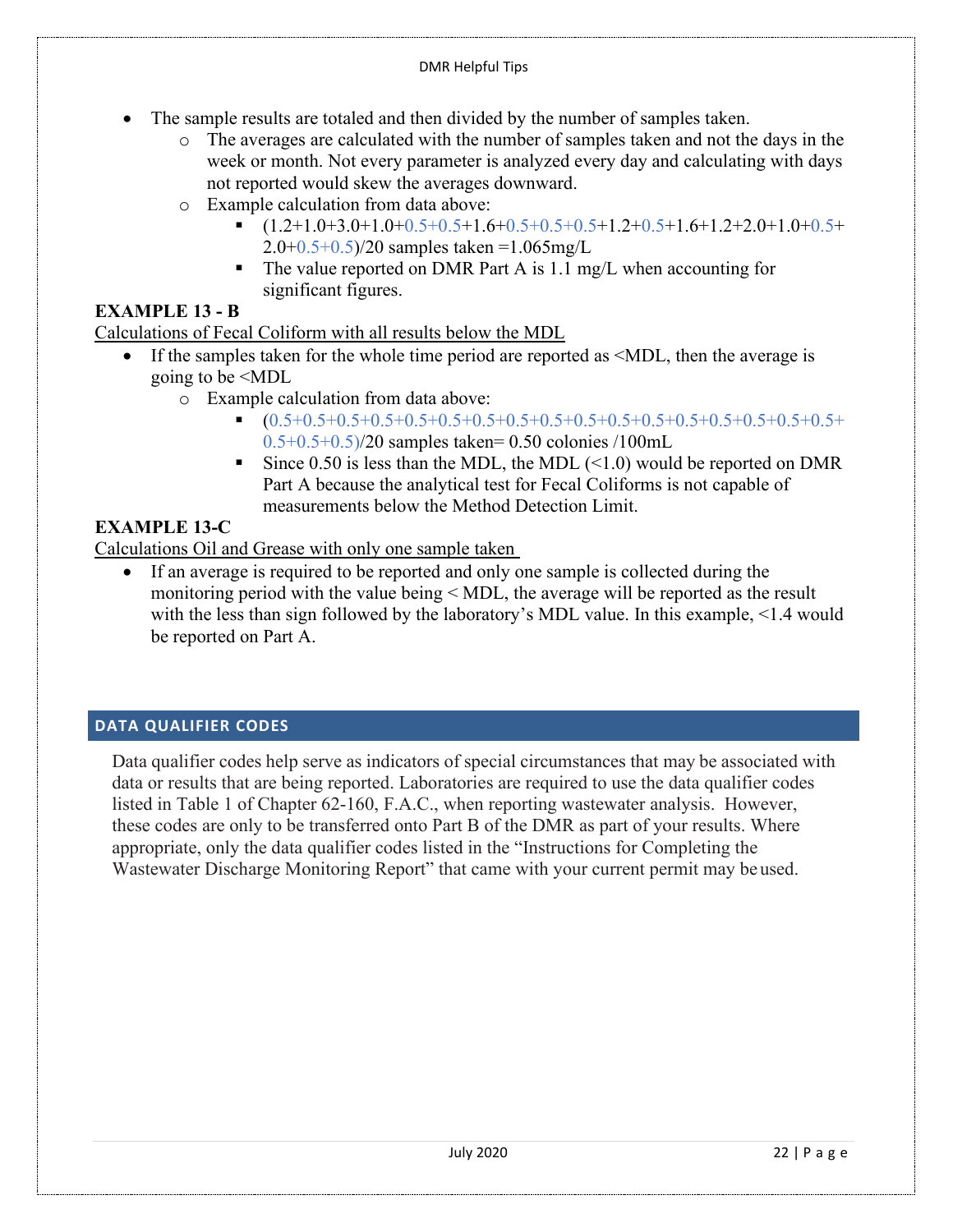## <span id="page-23-0"></span>**SUBMITTING YOUR DMRS**

Important things to remember when submitting your DMRs:

- Submit DMRs only once per monitoring period, unless they are resubmittals. If resubmittals are sent, label DMRs at the top as "RESUBMITTAL," and circle or highlight the data that was corrected or added.
- Make sure to fill out the entire DMR, including signatures, dates, correct monitoring periods, all data cells, etc.
- Contact the district if the DMR issued does not match the permit requirements so the issue can be addressed.
- Do not alter the DMR that was issued with the permit without approval from thedistrict.
- Quarterly, semi-annual, and annual reports should NOT be submitted monthly.
- Make sure non-monthly DMRs shows the correct monitoring period.

| <b>Non-Monthly DMR</b>    | <b>Monitoring Period</b>  | <b>Due Date</b> |
|---------------------------|---------------------------|-----------------|
| <b>First Quarter</b>      | January 1 – March 31      | April 28        |
| <b>Second Quarter</b>     | April $1 -$ June 30       | July 28         |
| Third Quarter             | July $1 -$ September 30   | October 28      |
| <b>Fourth Quarter</b>     | October 1 – December 31   | January 28      |
| Semi-Annual (first half)  | January $1 -$ June 30     | July 28         |
| Semi-Annual (second half) | July $1 -$ December 31    | January 28      |
| Annual                    | January $1 - December 31$ | January 28      |

<span id="page-23-1"></span>COMMON NON-MONTHLY DMRS AND DUE DATES